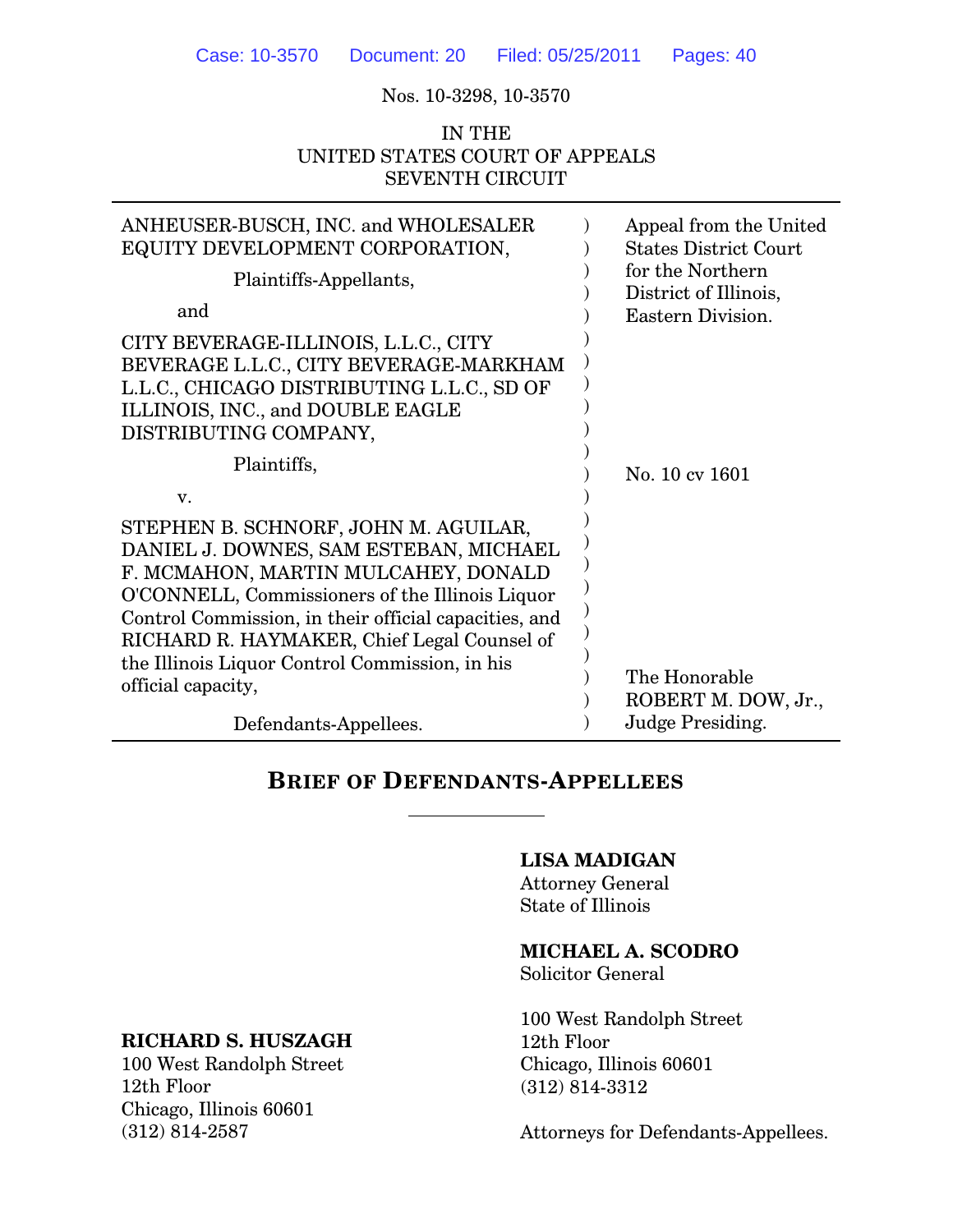# **TABLE OF CONTENTS**

|    |                                                                                                                                                                                                                      | 17                                                                                                                               |  |  |  |  |  |  |
|----|----------------------------------------------------------------------------------------------------------------------------------------------------------------------------------------------------------------------|----------------------------------------------------------------------------------------------------------------------------------|--|--|--|--|--|--|
| I. | The District Court Did Not Abuse its Discretion by Ending Illinois'<br>Self-Distribution Privilege for In-State Beer Producers Rather than<br>Requiring Illinois to Extend Such Rights to Out-of-State Producers  17 |                                                                                                                                  |  |  |  |  |  |  |
|    | A.                                                                                                                                                                                                                   | The District Court Correctly Treated Illinois Law as Allowing<br>Self-Distribution Rights Only for In-State Beer Producers<br>17 |  |  |  |  |  |  |
|    | <b>B.</b>                                                                                                                                                                                                            | The District Court's Remedy Properly Respects the Illinois<br>Liquor Control Act's Paramount Concern for Preserving the          |  |  |  |  |  |  |
|    |                                                                                                                                                                                                                      |                                                                                                                                  |  |  |  |  |  |  |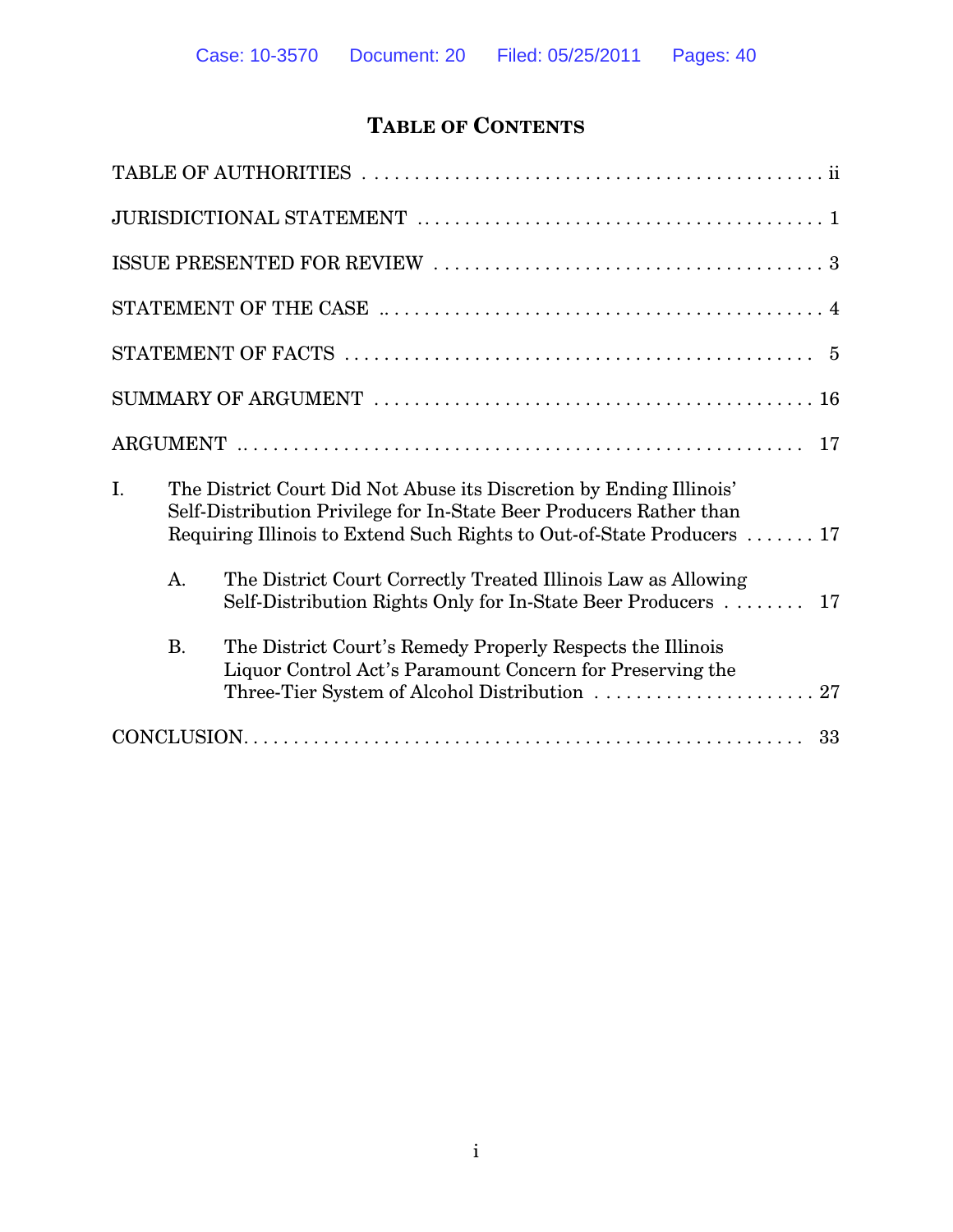# **TABLE OF AUTHORITIES**

| Page(s)<br><b>Cases</b>                                                                                                        |
|--------------------------------------------------------------------------------------------------------------------------------|
| Action Wholesale Liquors v. Oklahoma Alcoholic Beverage Laws<br>Enforcement Comm'n, 463 F. Supp. 2d 1294 (W.D. Okla. 2006)  32 |
|                                                                                                                                |
| Castro v. Chicago Housing Auth., 360 F.3d 721 (7th Cir. 2004) $\ldots \ldots \ldots \ldots$ 23                                 |
| Cherry Hill Vineyard, LLC v. Baldacci, 505 F.3d 28 (1st Cir. 2007) 31                                                          |
|                                                                                                                                |
| Chevron, U.S.A., Inc. v. Natural Res. Defense Council, Inc.,                                                                   |
|                                                                                                                                |
| Costco Wholesale Corp. v. Hoen, 407 F. Supp. 2d 1247 (W.D. Wash. 2005)  31, 32                                                 |
|                                                                                                                                |
| Eakin v. Continental Ill. Nat'l Bank & Trust Co. of Chicago,                                                                   |
| <i>Erfor Corp. v. State Liquor Control Comm'n,</i> 361 N.E.2d 776 (Ill. App. 1977) $\ldots$ . 24                               |
|                                                                                                                                |
| Fidelity & Cas. Co. of New York v. Tillman Corp., 112 F.3d 302 (7th Cir. 1997)  25                                             |
|                                                                                                                                |
|                                                                                                                                |
|                                                                                                                                |
|                                                                                                                                |
|                                                                                                                                |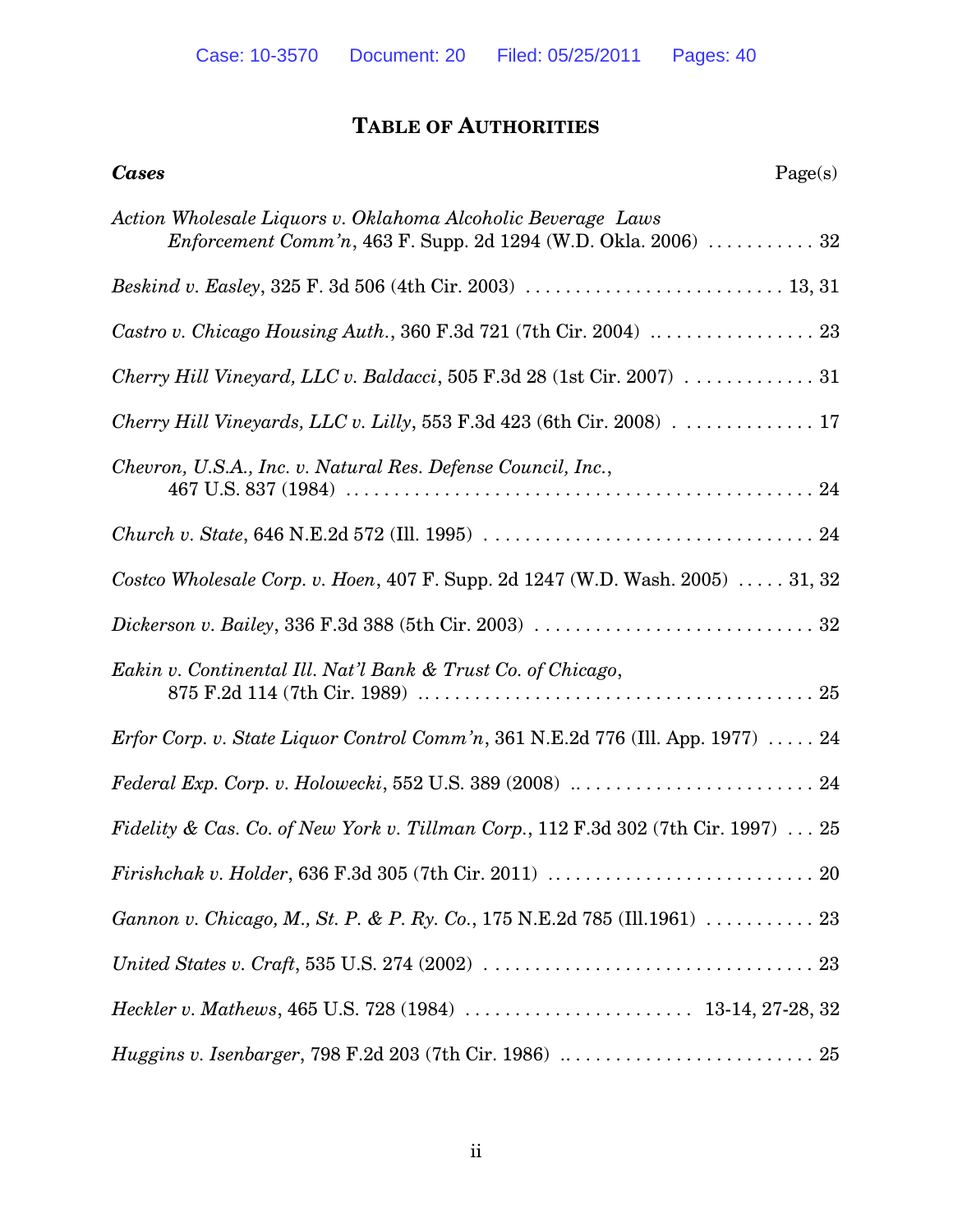| Illinois Consol. Tel. Co. v. Illinois Commerce Comm'n,                                               |
|------------------------------------------------------------------------------------------------------|
| Illinois Bell Tel. Co. v. Illinois Commerce Comm'n,                                                  |
|                                                                                                      |
|                                                                                                      |
| People v. Select Specialties, Ltd., 740 N.E.2d 543 (Ill. App. 2000) $\ldots \ldots \ldots \ldots$ 20 |
|                                                                                                      |
| Quality Saw & Seal, Inc. v. Illinois Commerce Comm'n,                                                |
|                                                                                                      |
| Solon v. Midwest Med. Records Ass'n., 925 N.E.2d 1113 (Ill. 2010) $\ldots \ldots \ldots \ldots$ 18   |
| Speck Restaurant, Inc. v. Oregon Liquor Control Comm'n,                                              |
| Traffic Jam & Snug, Inc. v. Liquor Control Comm'n,                                                   |
| Village of Broadview v. Illinois Labor Relations Bd.,                                                |
| Vino Fino Liquors, Inc. v. License Appeal Comm'n of City of Chicago,                                 |
| <b>Statutes</b>                                                                                      |
|                                                                                                      |
|                                                                                                      |
|                                                                                                      |

42 U.S.C. § 1983 . . . . . . . . . . . . . . . . . . . . . . . . . . . . . . . . . . . . . . . . . . . . . . . . . . . . 1, 4, 5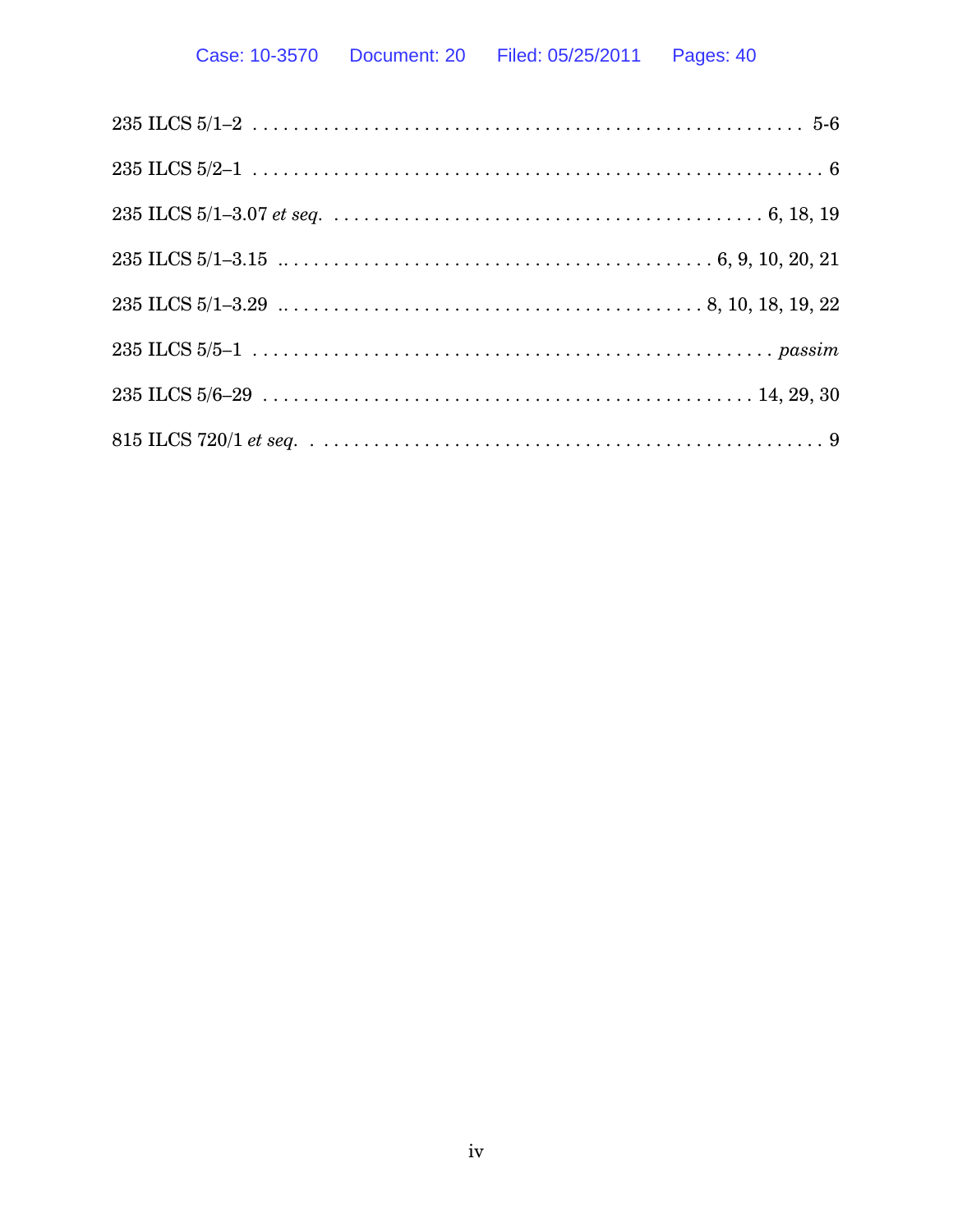#### **JURISDICTIONAL STATEMENT**

The jurisdictional statement of plaintiffs Anheuser-Busch, Inc. and Wholesaler Equity Development Corp. ("WEDCO") (sometimes collectively "Anheuser-Busch") is not complete and correct. The district court had jurisdiction over this action pursuant to 28 U.S.C. § 1331. Anheuser-Busch's complaint, filed pursuant to 42 U.S.C. § 1983, challenged the constitutionality, under the Commerce Clause, the Due Process Clause, and the Contracts Clause of the U.S. Constitution, of Illinois' policy of allowing in-state beer-producers, but not out-of-state beer-producers, to be beer distributors.  $\left( 1/21. \right)^{1}$ 

This Court has jurisdiction under 28 U.S.C. § 1291 of Anheuser-Busch's appeal pursuant to its November 3, 2010 notice of appeal, but not pursuant to its October 1, 2010 notice of appeal. On September 3, 2010, the district court granted partial summary judgment, ruling that Illinois' policy of allowing only in-state beer producers to be beer distributors violates the Commerce Clause and ordering the termination of distribution rights for all beer producers. (SA 1-38.) Anheuser-Busch's October 1, 2010 notice of appeal sought review of this decision. (120/1-2.) However, the district court did not enter a Rule 54(b) finding, and nullifying the Act's provisions allowing in-state brewers to sell beer to retailers does not constitute an interlocutory "injunction" appealable under 28 U.S.C. § 1292 (a)(1). See *Matter of City of Springfield, Ill.*, 818 F.2d 565, 567 (7th Cir. 1987).

References to record materials identify documents by their corresponding number 1 on the district court's docket (including hyphenated numbers for exhibits, e.g., "26-2"), followed by the relevant pages or other relevant information (e.g., "7/12-15" refers to Document 7 at pp. 12-15). References to materials in the appendix to Anheuser-Busch's brief begin with the prefix "SA," and references to materials in Anheuser-Busch's separate appendix begin with the prefix "A."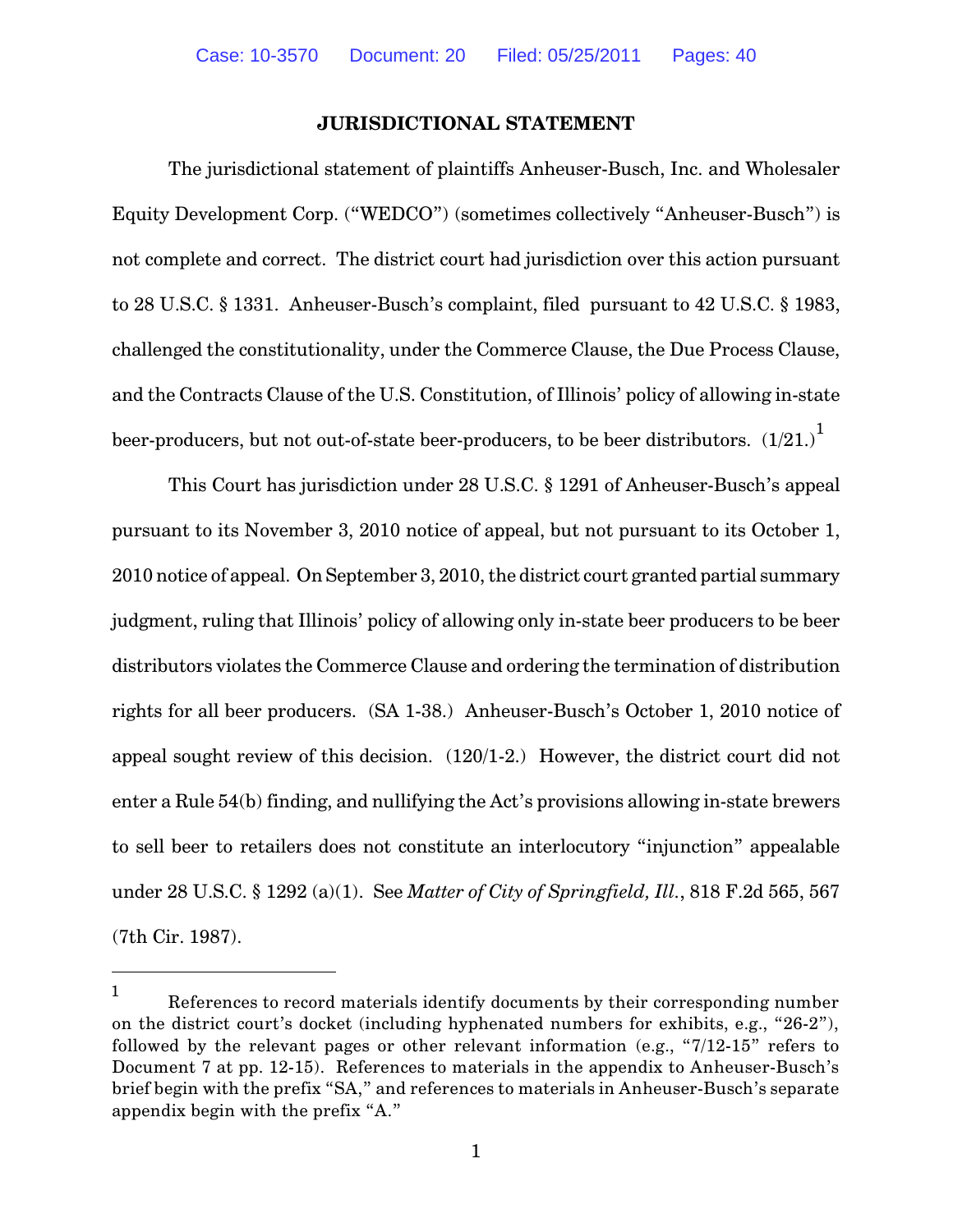On October 18, 2010, Anheuser-Busch voluntarily dismissed with prejudice its other constitutional claims (SA 40; 133/1-2), and on October 29, 2010, the district court entered a final judgment pursuant to Rule 58 limited to its rulings on the Commerce Clause claim (SA 40-41). Anheuser-Busch's November 3, 2010 notice of appeal (137/1-2) seeks review of the remedy included in that judgment, which is properly before this Court.

The Court should also be aware of events that may moot this appeal. As of May 25, 2011, both houses of the Illinois General Assembly had passed Senate Bill 754, which creates a new "craft brewer's license" for in-state and out-of-state beer producers whose annual production is less than 15,000 barrels (465,000 gallons), and who may then obtain approval from the Illinois Liquor Control Commission (the "Commission") to selfdistribute up to 7,500 barrels of that production in Illinois. (The bill's text and related information is available on the General Assembly's website at *www.ilga.gov/legislation*, accessed May 24, 2011.) By its terms, this bill will take effect immediately if it becomes law and will eliminate any distinction between the distribution rights of in-state and outof-state beer producers, which the district court found unconstitutional. At that time, the present appeal — involving only the remedy the district court chose to prevent that distinction — will become moot, and the district court's judgment should be vacated. See *Zessar v. Keith*, 536 F.3d 788, 793-95 (7th Cir. 2008); *Brooks v. Vassar*, 462 F.3d 341, 348-49 (4th Cir. 2006). Defendants will apprise the Court when this legislation takes effect.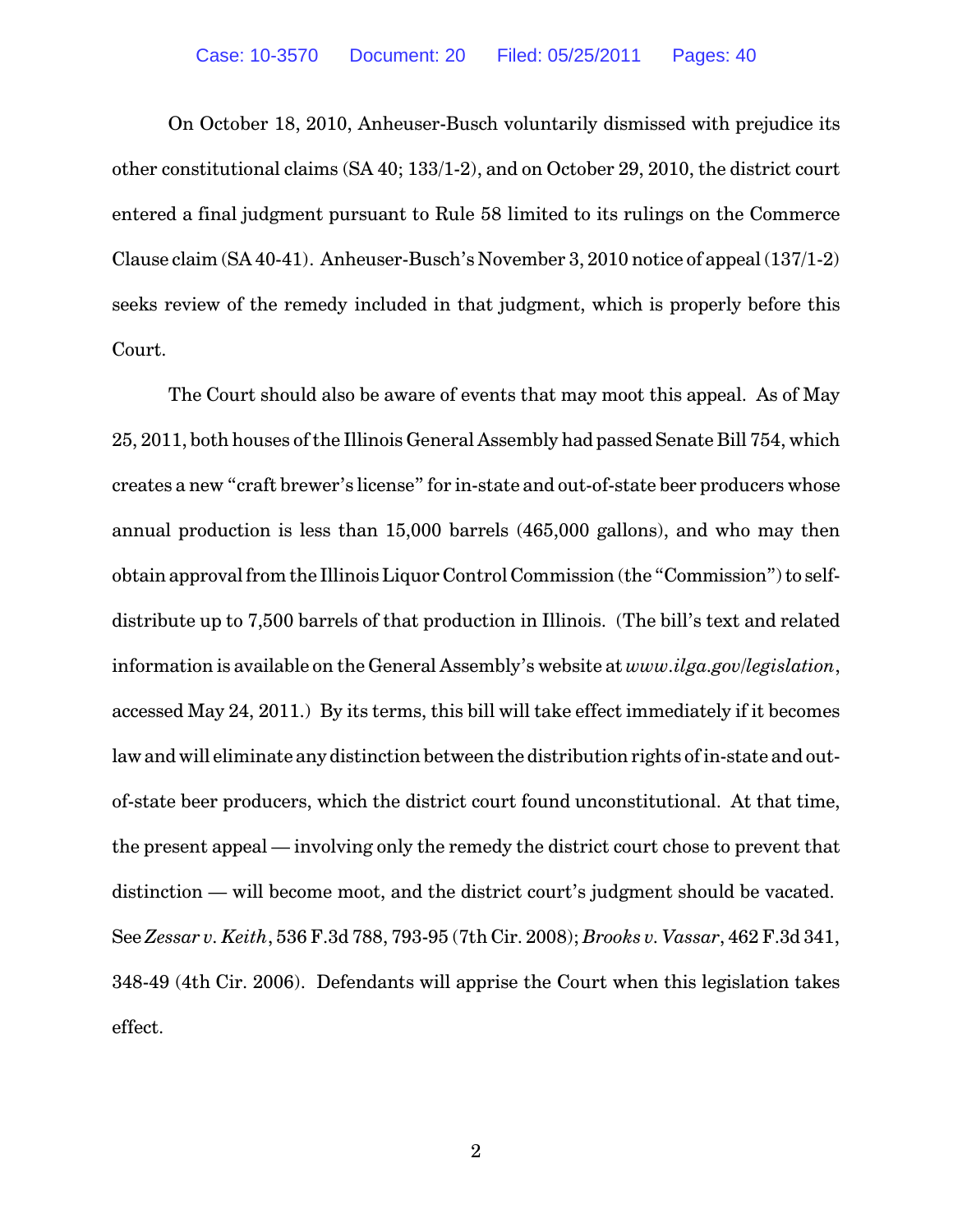# **ISSUE PRESENTED FOR REVIEW**

Whether the district court, after holding that Illinois' policy of allowing only in-state beer producers to distribute beer violates the Commerce Clause of the U.S. Constitution, acted within its discretion by ruling that the appropriate remedy is to deny, rather than to allow, distribution rights to both in-state and out-of-state beer producers.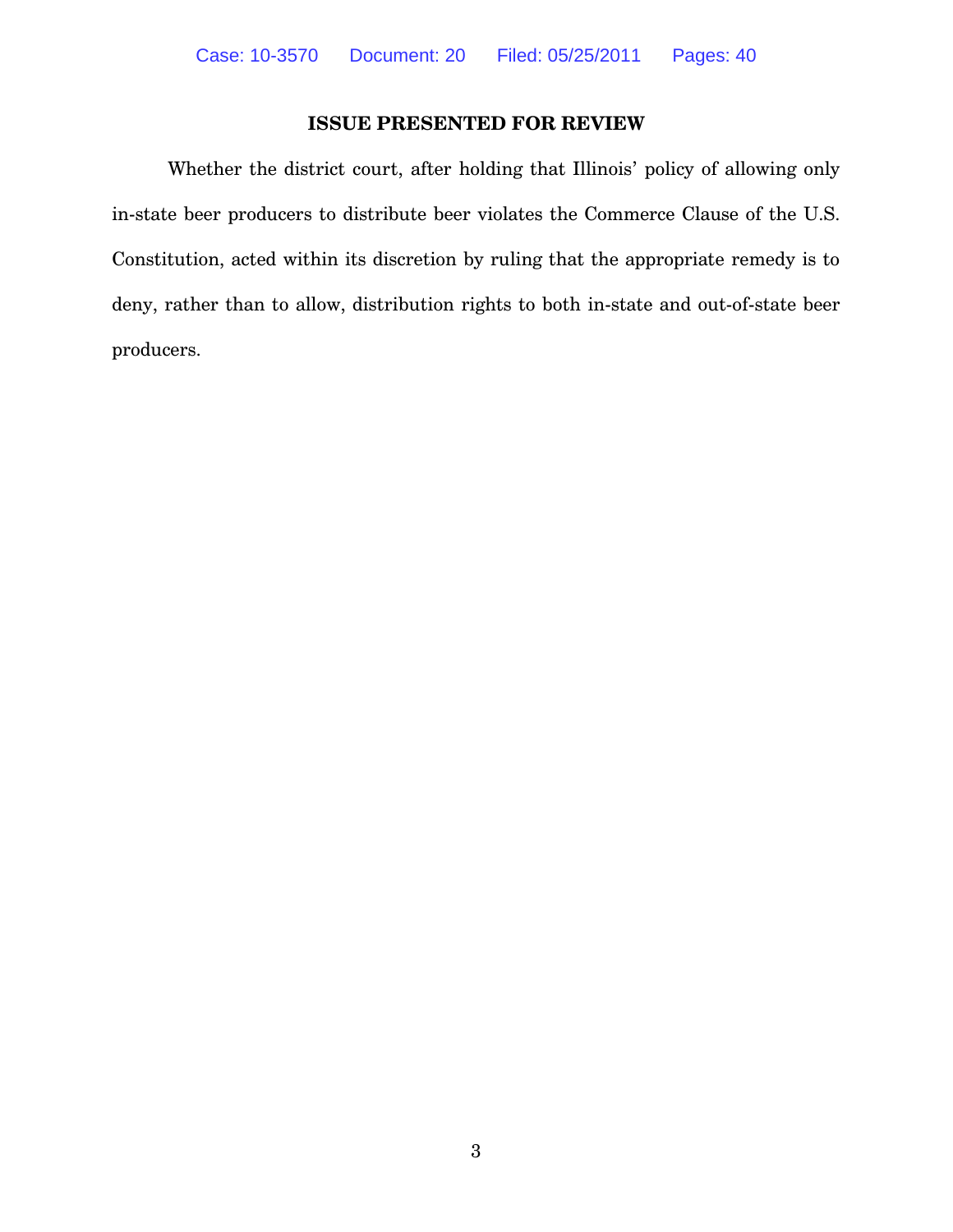# **STATEMENT OF THE CASE**

This appeal arises out of the district court's judgment that Illinois' policy of allowing only in-state beer producers to be beer distributors violates the Commerce Clause of the U.S. Constitution, and that the appropriate remedy for this violation is to deny all beer producers — both in-state and out-of-state — the ability to distribute beer in Illinois. In this appeal, Anheuser-Busch contests the district court's ruling solely on the remedy issue, which it claims represents an abuse of discretion.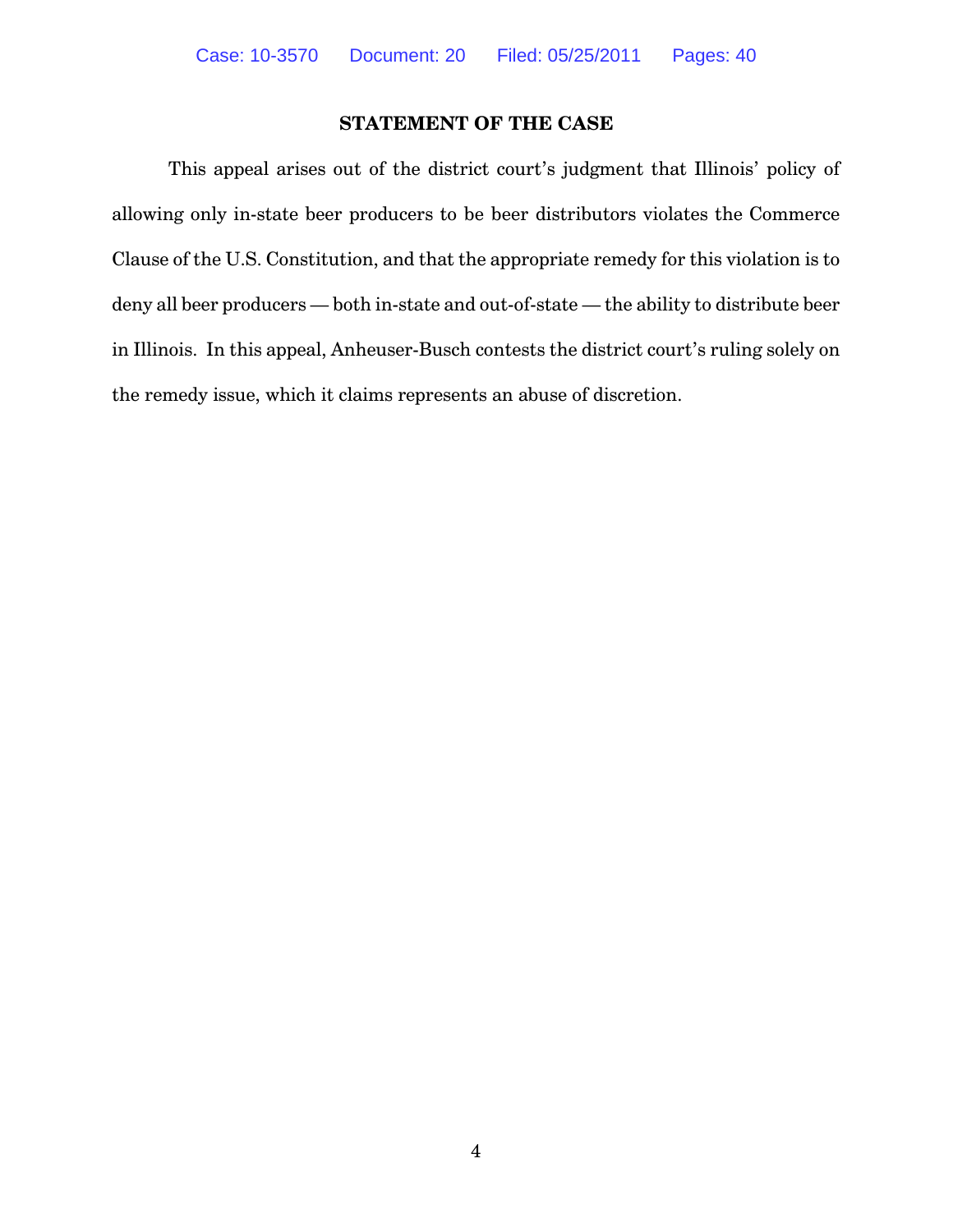#### **STATEMENT OF FACTS**

### **Introduction**

On March 10, 2010, the Commission issued a unanimous declaratory ruling that under the Illinois Liquor Control Act of 1934 (the "Liquor Control Act," or "Act") an out-of-state beer producer, authorized to obtain a "non-resident dealer" license, may not be a beer distributor or have an ownership interest the holder of a beer distributor's license. (A 59-62.) Later that day, Anheuser-Busch filed this Section 1983 action alleging that the Act, as interpreted by the Commission, violates its rights under the Commerce Clause and other provisions of the U.S. Constitution. (1/16-17.) A month later Anheuser-Busch moved for summary judgment on its Commerce Clause claim.  $(28/1-5)$ . Ruling on that motion, the district court held that  $(1)$  Illinois' policy of allowing only in-state beer producers to obtain a beer distributor's license, and therefore to distribute their own product to retailers, violates the Commerce Clause (SA 1-27), and  $(2)$  the appropriate remedy for this violation is to deny, rather than to allow, distribution rights for all beer producers, without regard to their location (SA 27-35). Anheuser-Busch has appealed the district court's ruling on the remedy issue. (137/1.)

#### **Legal Framework and History of the Liquor Control Act**

The Liquor Control Act, which was adopted shortly after passage of the Twenty-First Amendment and has since been amended multiple times (A 182-671), describes its purposes as protecting the "health, safety and welfare of the People of the State of Illinois" and promoting "temperance in the consumption of alcoholic liquors . . . by sound and careful control and regulation of the manufacture, sale and distribution of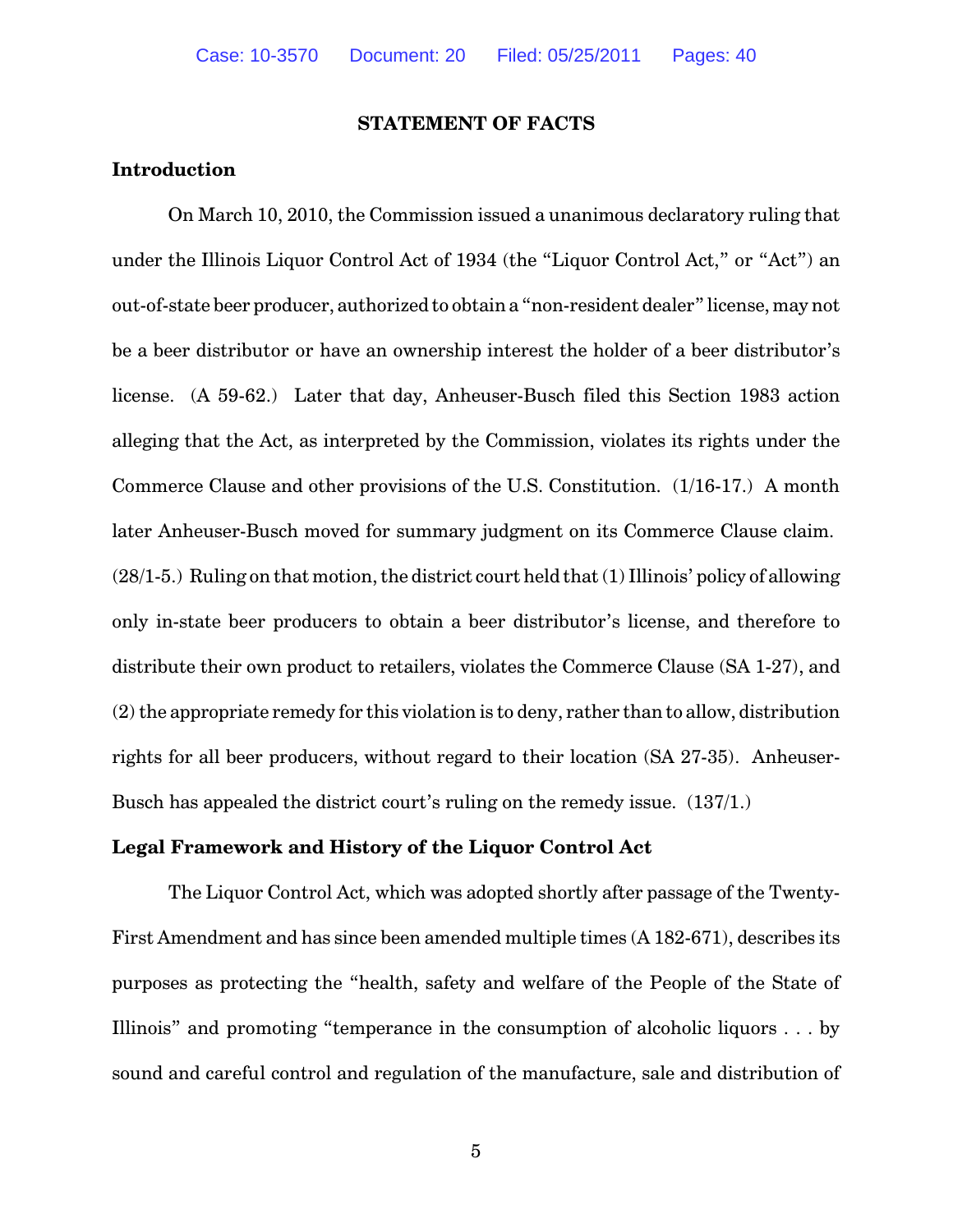alcoholic liquors." 235 ILCS 5/1–2. The Act regulates alcoholic beverages through a "three-tier" licensing system, pursuant to which the functions performed at each tier production, distribution, and retail — requires separate licensing and compliance with regulations specific to that tier. (A 164-65 (par. 11); A 171 (par. 1); 235 ILCS 5/2–1, 5–1.) Subject to exceptions not relevant here, the Act states:

> No person shall manufacture, bottle, blend, sell, barter, transport, transfer into this State from a point outside this State, deliver, furnish or possess any alcoholic liquor for beverage purposes, unless such person has been issued a license by the Commission . . . .

235 ILCS 5/2–1 . The three main categories of alcoholic beverages regulated by the Act are spirits (defined as beverages containing "alcohol obtained by distillation," including "brandy, rum, whisky, gin, or other spiritous liquors"), wine, and beer, each of which is subject to certain unique provisions. 235 ILCS 5/1–3.02 to 1–3.04, 1–3.07 to 1–3.17, 5–1.

Before the creation in 1982 of the non-resident dealer's license (see below at 8-9), the three principal classes of licenses issued under the Act (listed in Section 5–1 of the current version of the Act) were for (I) manufacturers, including distillers, brewers, and, depending on their volume of production, wine manufacturers and wine makers (sometimes collectively "wine makers"); (ii) distributors and importing distributors (collectively, "distributors");  $^{2}$  and (iii) retailers. See A 228; 235 ILCS 5/1-3.07 to 1-3.16, 5–1(a) (Classes 1, 3-8), (b), (c), (d). As it was in effect before 1982, Section 115(a) of Act

Under the Act, a person with a distributor's license, which permits the sale at 2 wholesale of specified products in a designated geographic area, may automatically obtain an importing distributor's license for no additional fee. 235 ILCS 5/1–3.15, 1–3.16; 5–1(b), (c), 6–9; see also A 228.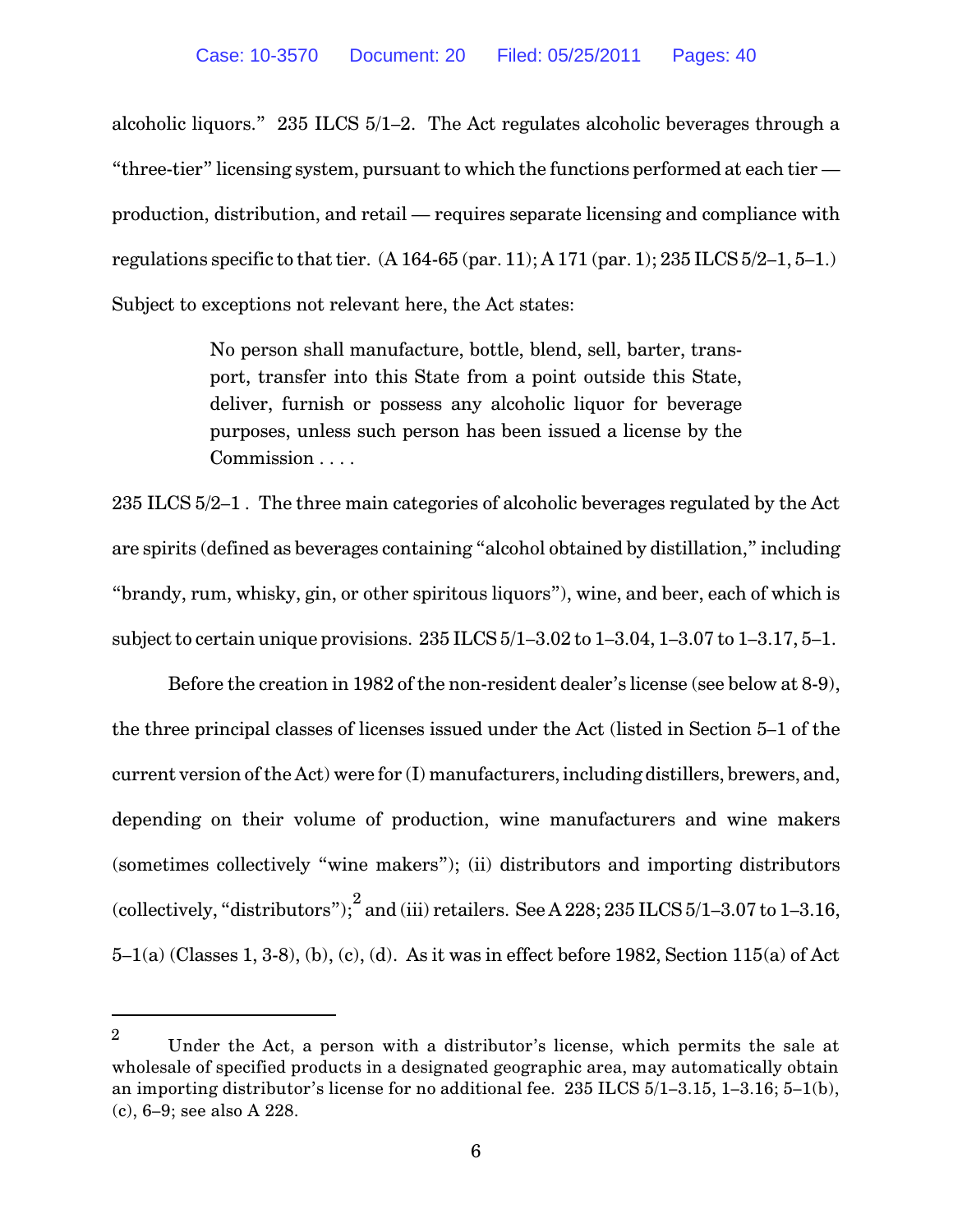(now Section  $5-1(a)$ ) stated that a "manufacturer's license" allowed the manufacture, importation in bulk, storage, and sale of alcoholic liquor to licensees within the State as authorized by the Act. (A 228.) As relevant here, Section 115(a) further stated that distillers and wine manufacturers could make sales and deliveries to importing distributors, distributors, and "to no other licensees"; that wine makers (who produce no more than 10,000 gallons) could make sales to "distributors in this State"; and that licensed brewers could make sales and deliveries to "importing distributors, distributors, retailers and to non-licensees" in accordance with the Act. (*Id.*) Section 121(a) further provided that a distributor's license could not be issued to licensed distillers, wine manufacturers, or their affiliates. (A 229-30.)

In 1979, the Illinois Attorney General issued an opinion in response to an inquiry by the Commission's Executive Director on the two following questions, among others:

- May a manufacturer of beer not licensed in Illinois bring beer into Illinois and warehouse it here . . . for subsequent resale to Illinois licensed distributors?
- May a manufacturer of beer, whether licensed in Illinois or in some other State, receive a distributor's, importing distributor's or foreign importer's license in Illinois?

(A 156-57.) On the first question, the opinion concluded that "a beer manufacturer must have a Class 3, Brewer's license, in order to sell beer to licensed distributors in Illinois." (*Id.*) On the second question, the Opinion concluded that a beer manufacturer outside the State may receive a distributor's license. (*Id.*) Elaborating, the Opinion stated that "a manufacturer outside the State must have a Class 3, Brewer's license, in order to bring beer into the State and to sell it," and that although the Act disallows the issuance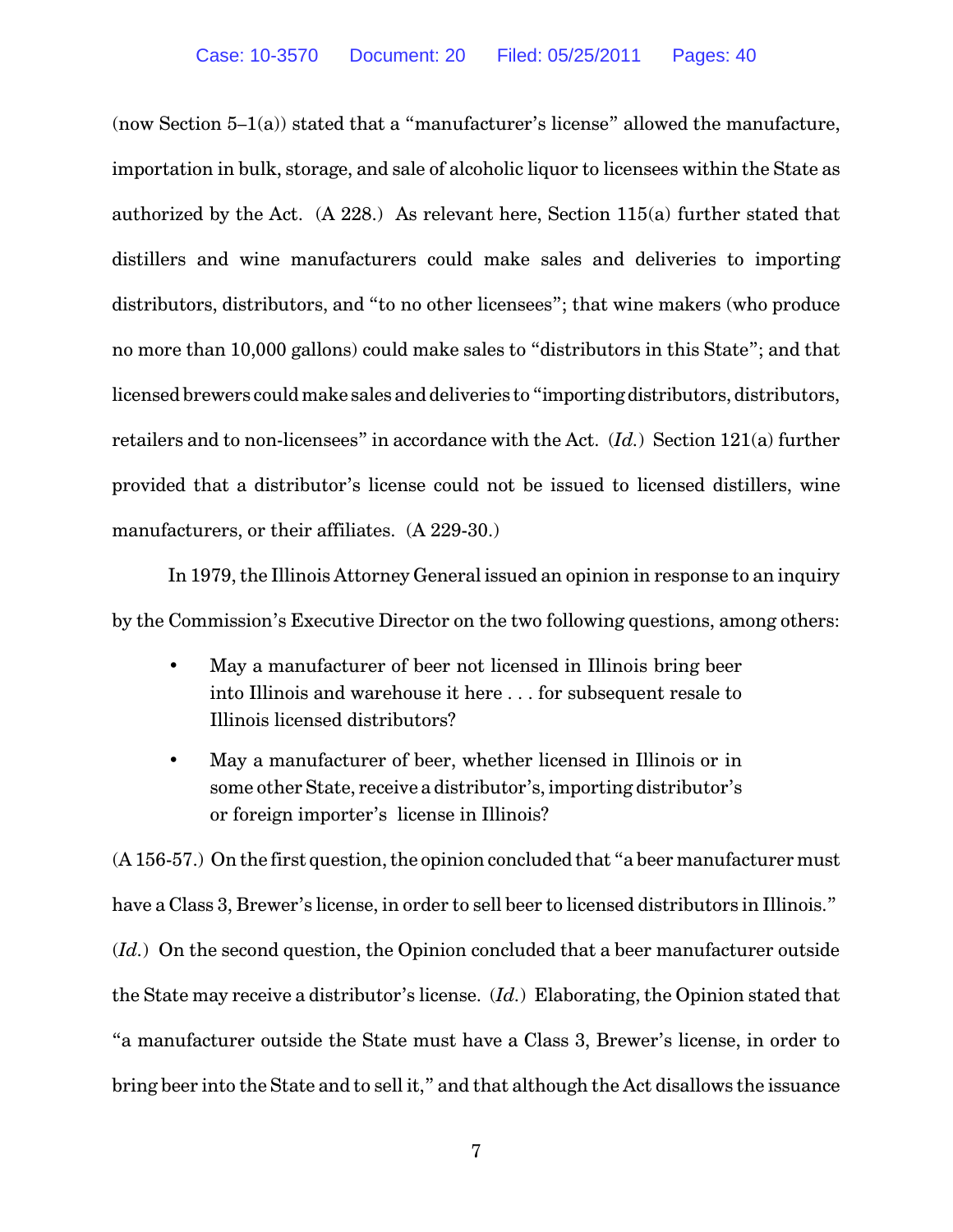of distributor's licenses to distillers and wine manufacturers, no similar provision "prevent[s] amanufacturer of beer fromreceiving a distributor's, importing distributor's or foreign importer's license." (*Id.*)

In June 1981, the next General Assembly passed Public Act 82–606, which took effect at the beginning of 1982 and amended the Act by creating a new class of license for a "non-resident dealer" (sometimes referred to as an "NRD"). Pursuant to these amendments, Section 1–3.29 of the Act defines a non-resident dealer as a person that "exports into this State, from any point outside of this State, any alcoholic liquors for sale to Illinois licensed foreign importers or importing distributors," and further provides that a non-resident dealer license "shall be restricted to the actual manufacturer of such alcoholic liquors . . . or the duly registered agent of such manufacturer ...." 235 ILCS  $5/1-3.29$ . Section  $5-1(m)$  of the Act, as amended by Public Act 82–606, provides:

> A non-resident dealer's license shall permit such licensee to ship into and warehouse alcoholic liquor into this State from any point outside of this State, and to sell such alcoholic liquor to Illinois licensed foreign importers and importing distributors and to no one else in this State; . . . .

235 ILCS 5/5–1(m) .

Following creation of the non-resident dealer license, out-of-state beer producers received such licenses instead of brewer's licenses. Anheuser-Busch's Complaint describes the change as follows:

For convenience, references from here on are to the section numbers in the current 3 version of the Act.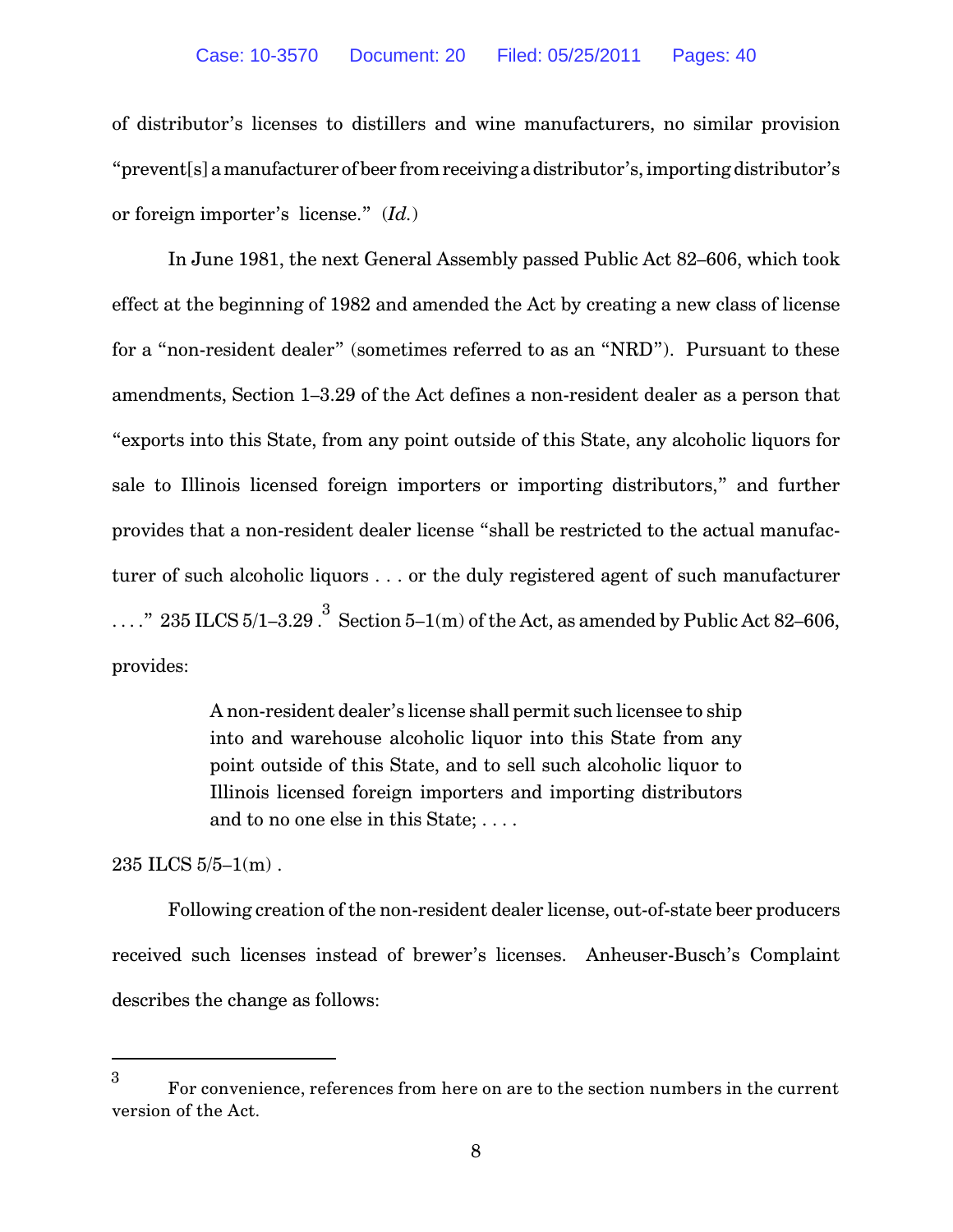Since 1982, . . . in-state brewers have obtained Brewer's Licenses and out-of-state Brewers have obtained [non-resident dealer] Licenses. The Brewer's License permits in-state Brewers to brew beer in Illinois and distribute beer to retailers in Illinois. The [non-resident dealer] license permits out-of-state Brewers to sell beer to wholesalers in Illinois.

(1/7 (par. 24), admitted at 25/6-7.)

In 1984, Public Act 83–1254 amended the Act's definition of a "distributor" to refer to "any person, other than a manufacturer or non-resident dealer licensed under this Act, who is engaged in this State in purchasing, storing, possessing or warehousing any alcoholic liquors for resale or reselling at wholesale . . . ." 235 ILCS 5/1–3.15 ; see also A 363.

In 1994, the Illinois General Assembly adopted Public Act 88–535, which amended various provisions in the Liquor Control Act and the Illinois Beer Industry Fair Dealing Act (815 ILCS 720/1 *et seq.*), which regulates the relation between beer producers and distributors. Among other things, 88–535 amended Section 5–1(a) of the Liquor Control Act to require that a person holding a brewer's license also obtain a distributor's license to be authorized to make sales to retailers. 235 ILCS 5/5–1(a) ; see also A 388.

In 2000, the Commission issued Trade Practice Policy 39. (53-8/6; 91/63-64.) The published compilation of these Trade Practice Policies states that they "express the Commission's best decision on questions presented to it, given the facts and circumstances involved and the state of prevailing law a guideline for interpreting the Act." (91/19.) Trade Practice Policy 39 states the opinion of the Commission's Legal Division that a single legal entity cannot be issued "both an Illinois Distributor and Non-resident

9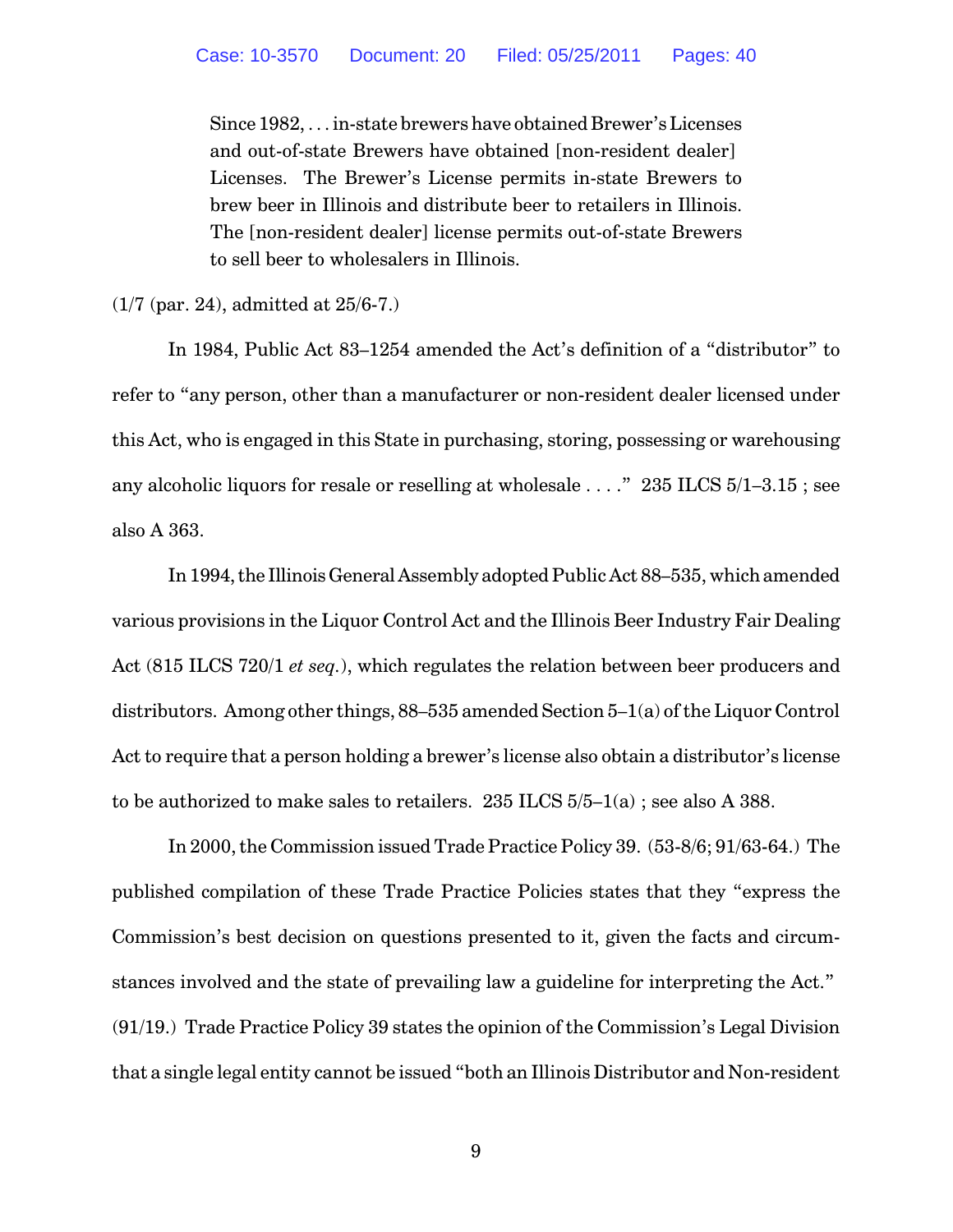dealer license." (91/63.) The stated basis for this opinion includes Sections 1–3.29 and 5–1(m) of the Act, which defines a non-resident dealer and identifies what a non-resident dealer license authorizes, and Section 1–3.15, which defines a distributor. (91/63-64.)

At about the same time that the Commission issued Trade Practice Policy 39, it issued letters to out-of-state beer producers (who held non-resident dealer licenses), including Miller Brewing Co., notifying them of the Commission's position that they could not continue to hold a distributor's license, and they then relinquished those licenses. (A 74-76.) For reasons that are not clear, Anheuser-Busch could not find such a letter in its files and may never have received one. (A 74-78, 84.)

#### **The Liquor Control Commission's Declaratory Ruling**

In early January 2010, the Commission was advised that WEDCO intended to purchase a 70% interest in CITY Beverage ("CITY"), a licensed beer distributor, which, when added to WEDCO's existing 30% interest, would make WEDCO the sole owner of CITY. (A 167 (par. 21).) Over the following weeks, the Commission's staff requested information about the ownership in WEDCO (68-11/2-3), and, promptly after being advised that WEDCO is a wholly owned subsidiary of Anheuser-Busch, Inc., Rick Haymaker, the Commission's Chief Legal Counsel, notified Anheuser-Busch that consummation of the proposed transaction would violate the Act. (A 10-11, 167-68 (par. 23).) Anheuser-Busch then postponed the closing of the contemplated transaction, and at Anheuser-Busch's request the Commission held an expedited, special session on March 2, 2010, to address the issue. (A 15, 18, 64-153; 168 (par. 24).)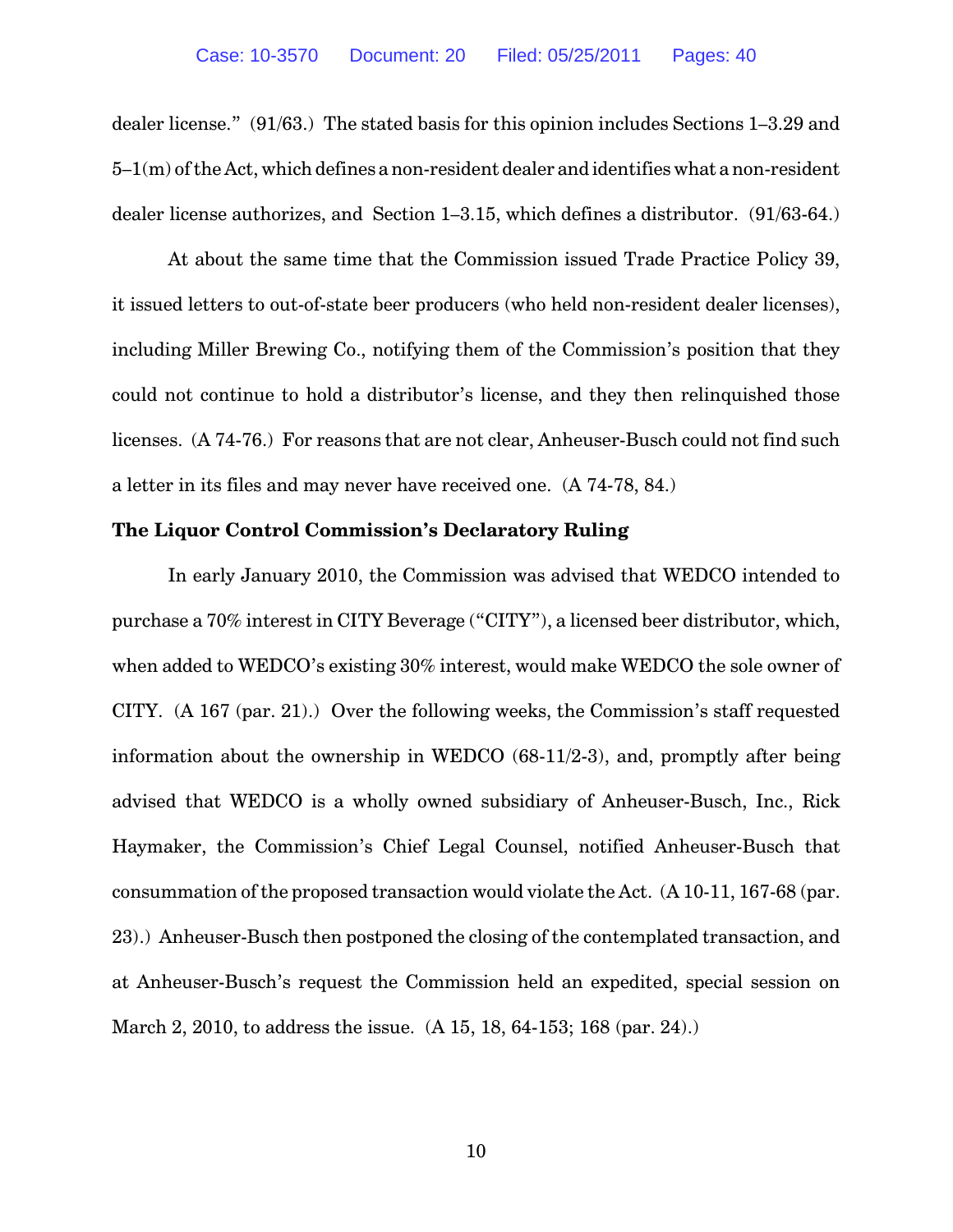At the Commission's special session, which all of its seven members attended (A 66), it heard from Mr. Haymaker, representatives of Anheuser-Busch, and various people involved in the industry (A 69-152). The Commission also received Mr. Haymaker's legal memorandum explaining his position, as well as Anheuser-Busch's 34 page Memorandum ofFact and Law, accompanied by voluminous attachments (A 25-57).

The comments included a description of the historically unique aspect of beer distribution which, in light of the perishable nature of the product, involved many local producers who distributed their own production in a limited geographic area (A 125-26); the Commission staff's issuance to Anheuser-Busch and renewal from 1980 to 2005 of a distributor's license for a given territory (A 86-89, 150-51); and the Commission's admission that it did not have a definitive explanation for doing so, which it attributed either to a mistake in the Act's application or to de facto grandfathering of Anheuser-Busch's rights predating the 1982 amendments to the Act (A 22, 77-78, 127, 143-44).

After taking the matter under advisement, the Commission on March 10, 2010, issued a two-part declaratory ruling. (A 59-62.) First, the Commission unanimously ruled that the Act "prohibits an Illinois license Non-resident dealer from possessing an ownership interest in a licensed Illinois distributor," and that Anheuser-Busch would be in violation of the Act if it or any affiliate "purchased any additional interest in CITY." (A 60.) Second, the Commission ruled, four-to-three, that in light of the "history and facts surrounding this case," including WEDCO's ownership of a 30% interest in CITY since 2005, the Commission would renew CITY's distributor's licenses "as currently owned," "absent any other disqualifying factors." (A 61.)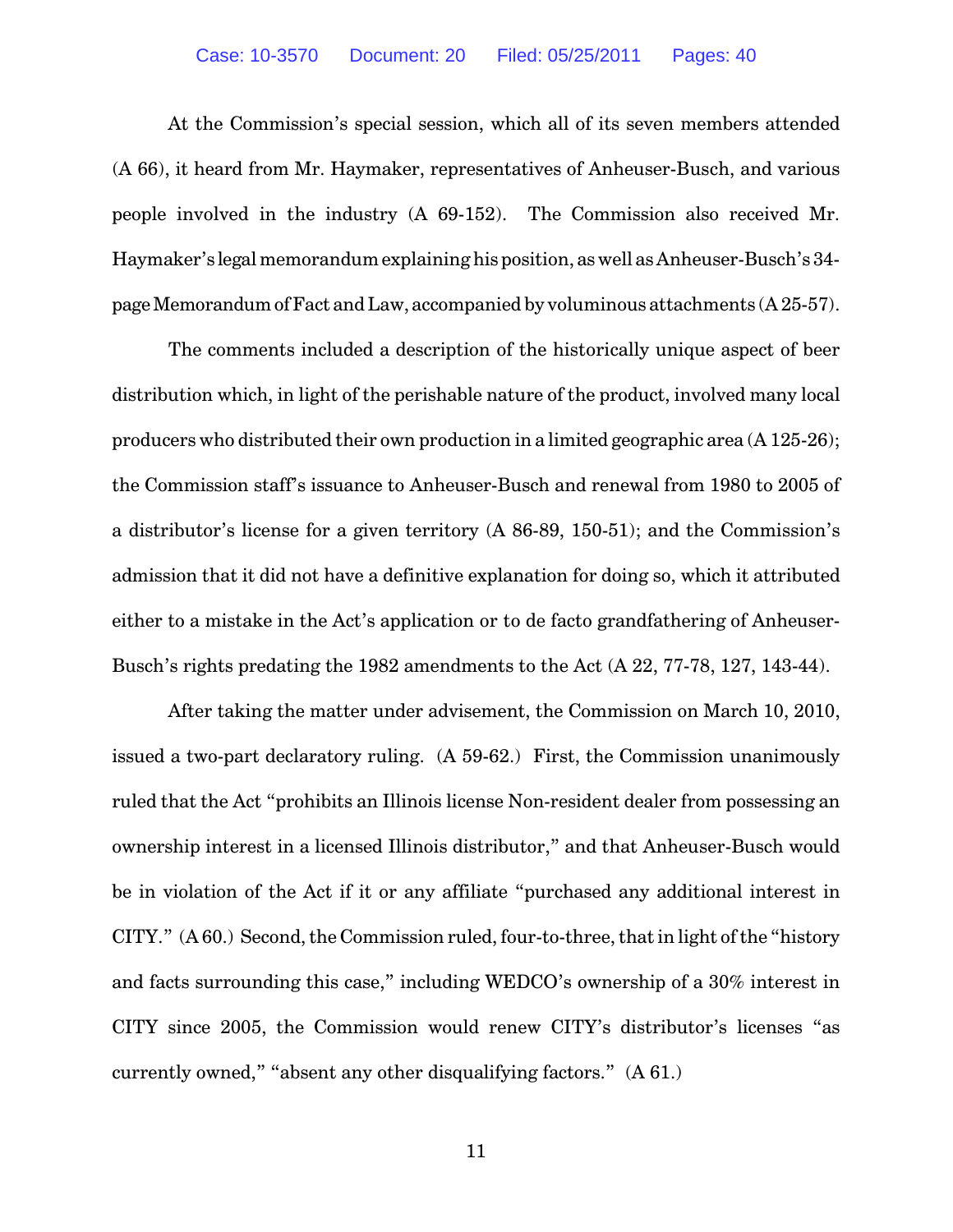#### **District Court Proceedings**

Anheuser-Busch's complaint alleged that the Act, as interpreted by the Commission, "favor[s] in-state brewers over non-resident brewers" and thereby discriminates against interstate commerce in violation of "the Commerce Clause of the United States Constitution." (1/15 (par. 48).) In support of its motion for summary judgment, filed several weeks later, Anheuser-Busch submitted, among other items, affidavits describing its ownership of WEDCO, the formation of CITY in 2005 and the history of WEDCO's 30% ownership interest in CITY, and the proposed transaction pursuant to which WEDCO would acquire the remaining 70% of CITY. (A 3, 6.) Anheuser-Busch also submitted a transcript of the Commission's March 2, 2010 hearing. (A 64-153.)

The additional materials submitted in connection with the motion for summary judgmentincluded the following evidence. Anheuser-Busch, whichis the nation's largest beer producer, had annual Illinois sales in excess 100 million gallons. (86/3 (pars. 8-9); see also A 126.) Anheuser-Busch and MillerCoors together dominate the U.S. beer market, accounting for about 80% of total sales. (68-7/3, 16.) Decades after the last major Illinois-based brewery closed, the Commission in mid-2009 issued a distributor's license to Big Muddy, a craft brewer whose annual production is several thousand gallons, and a similar license was later issued to Argus, whose yearly production is less than 60,000 gallons.  $(86/2-3$  (pars. 6-7).)<sup>4</sup>

A distributor's license was also issued to Goose Island Brewing Co., which operates 4 both a brewery and a brew pub, but does not use that license to make sales to retailers. (86/2 (par. 5).)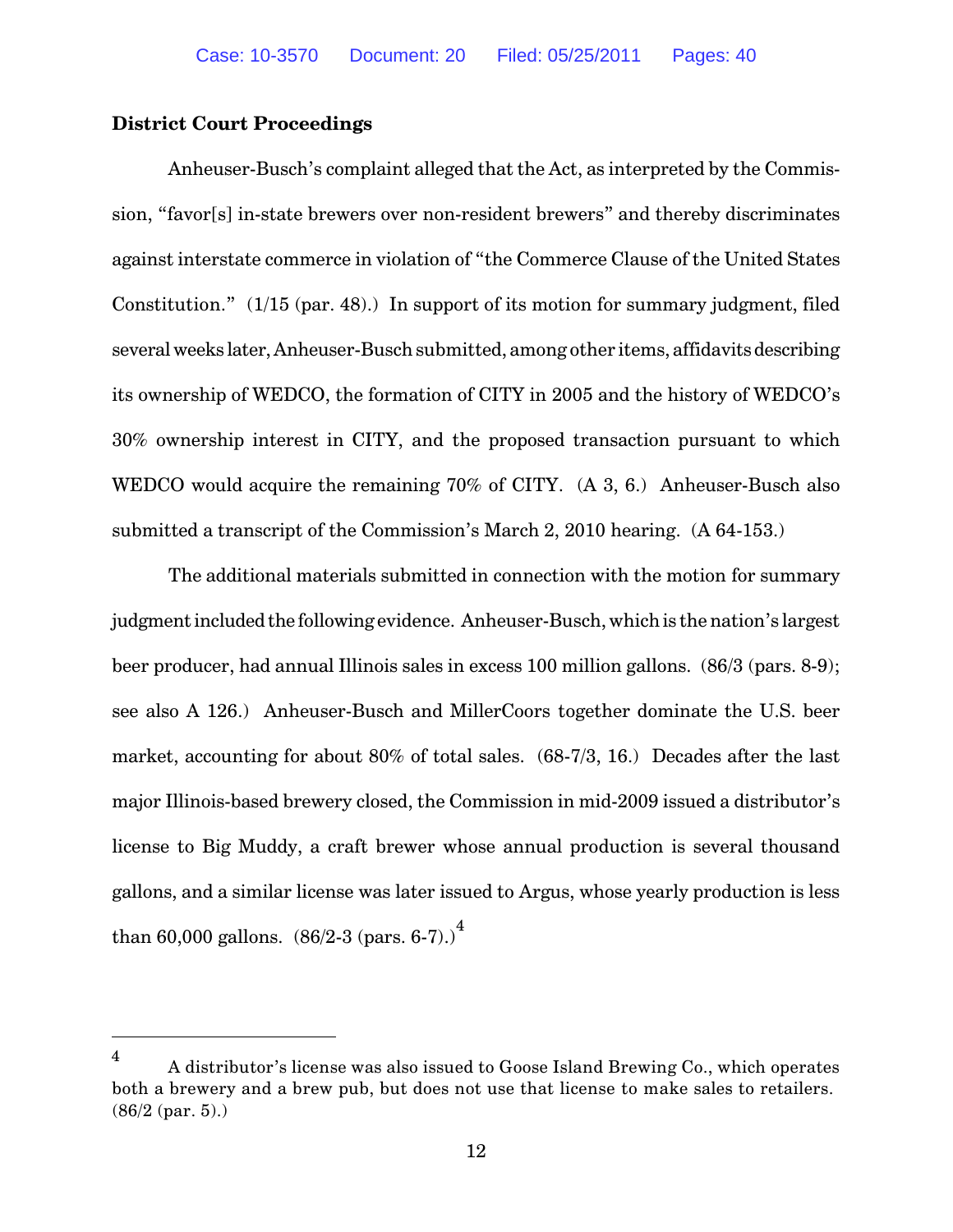After briefing, the district court entered summary judgment in Anheuser-Busch's favor on the liability aspect of its Commerce Clause claim, and further held that the appropriate remedy was to deny all beer producers the ability to be or own a beer distributor or to sell beer directly to retailers. (SA 1-38.) Measured against the Commission's interpretation of the Act, the effect of this remedy was to eliminate the ability of in-state beer producers (holding a "brewer's license") to hold a distributor's license or self-distribute their product to retailers, rather than to extend that ability to out-of-state beer producers (holding a "non-resident dealer license").

In reaching its decision on the remedy issue, the district court applied the factors identified in *Heckler v. Mathews*, 465 U.S. 728 (1984), including, as relevant to this case, the intensity of Illinois' commitment to its policy of allowing in-state brewers to distribute beer, and the extent to which each of the alternative remedies would disrupt Illinois' statutory scheme. (SA 28-35.) Following *Heckler*'s terminology, the district court identified the two possible remedies to avoid an unconstitutional discrimination between in-state and out-of-state beer producers as "extension," which would "extend the in-state benefit to all brewers," and "nullification," which would "nullify[] the in-state benefit." (SA 28.) Quoting *Heckler*, the district court further noted that although "ordinarily extension, rather than nullification, is the proper course, the court should not, of course, use its remedial powers to circumvent the intent of the legislature." (SA 28-29, quoting *Heckler*, 465 U.S. at 739 n.5 (citations and internal quotation marks omitted).) Then, giving "due regard" to the Commission's construction of the Act, and citing with approval *Beskind v. Easley*, 325 F.3d 506 (4th Cir. 2003), in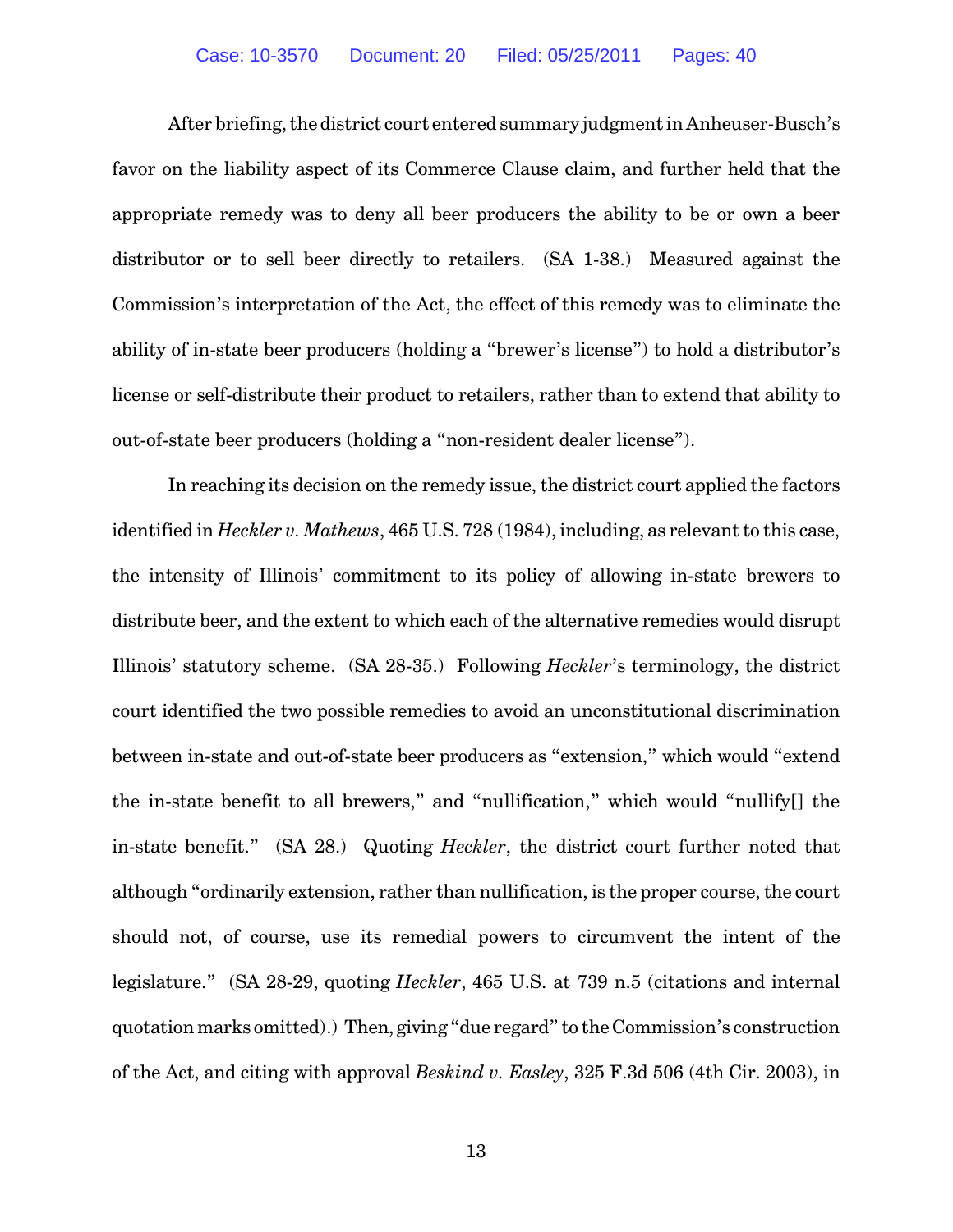which the Fourth Circuit applied the *Heckler* factors to a Commerce Clause challenge to North Carolina liquor laws, the district court concluded that all of the relevant considerations "point strongly in the direction of removing the exception for in-state brewers, rather than extending the exception for all brewers." (SA 31-33.) Elaborating, the district court stated that the remedy of denying distribution rights to all beer producers caused the "minimum damage" to Illinois' prevailing three-tier system, required the fewest changes to the Act's provisions, and avoided imposing additional "significant efforts in regard to the State's licensing, enforcement, and tax collection scheme." (SA 33-34.)

The district court also found unpersuasive Anheuser-Busch's argument that the General Assembly "expressed a clear preference for extension" when it amended Section 6–29 of the Act in 2008 to permit direct-to-consumer shipments of limited quantities of wine by out-of-state wine makers.  $(SA 29.)^5$  The district court noted, in particular:

> The specific problem involving discrimination against out-ofstate wineries was obvious in the wake of *Granholm*, and there is no evidence that the General Assembly even considered any existing or potential issues concerning brewers at that time. In enacting economic legislation, the General Assembly may consider one issue at a time, and there is no basis for concluding that it was doing more than that in amending Section 5/6–29. Moreover, at the time that the amendment was enacted, no instate brewers had been cleared to self-distribute; the record

The prior version of Section 6–29 allowed such shipments only from States whose 5 laws provided reciprocal rights to Illinois wine makers, 235 ILCS 5/6–29 (2006), and the amendment stated that its purpose was to conform to the Supreme Court's decision in *Granholm v. Heald*, 544 U.S. 460, 473 (2005), which indicated that such reciprocity provisions are just as unconstitutional as laws that allow only in-state wineries to make direct shipments to consumers. See Public Act 95–634, § 5.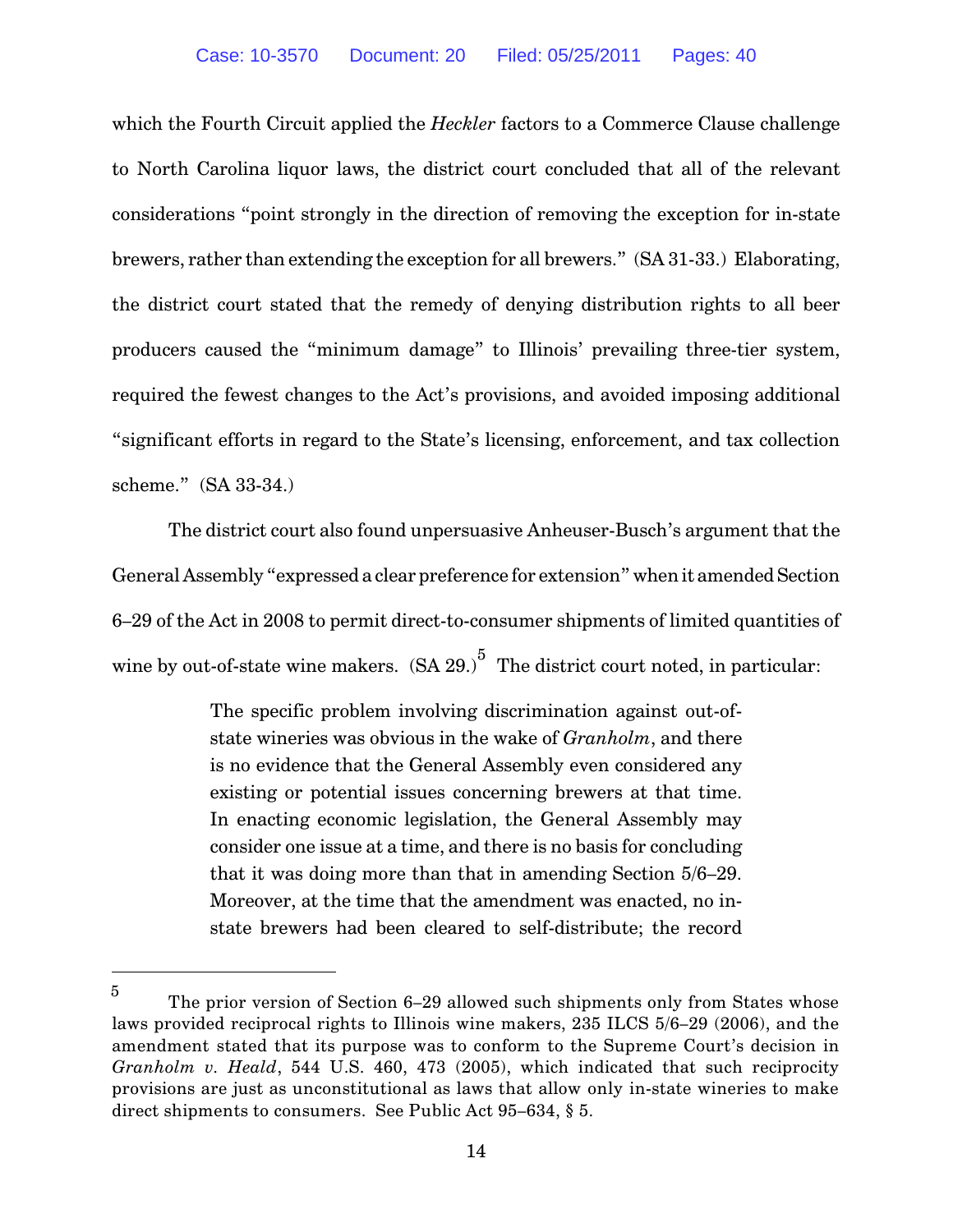evidence is that the first such license was issued to Big Muddy in June 2009.

(SA 29.)

Finally, noting that the policy questions implicated by the remedy issue were ones preferably decided by the legislative branch, and that a legislative amendment that eliminated the Act's constitutional infirmity would not be limited to the two judicially available alternatives, the court entered a stay of its judgment until March 31, 2011 (which it later extended to May 31, 2011) to give the Illinois General Assembly an opportunity to address the problems raised by its judgment. (SA 35-37.) This appeal by Anheuser-Busch followed.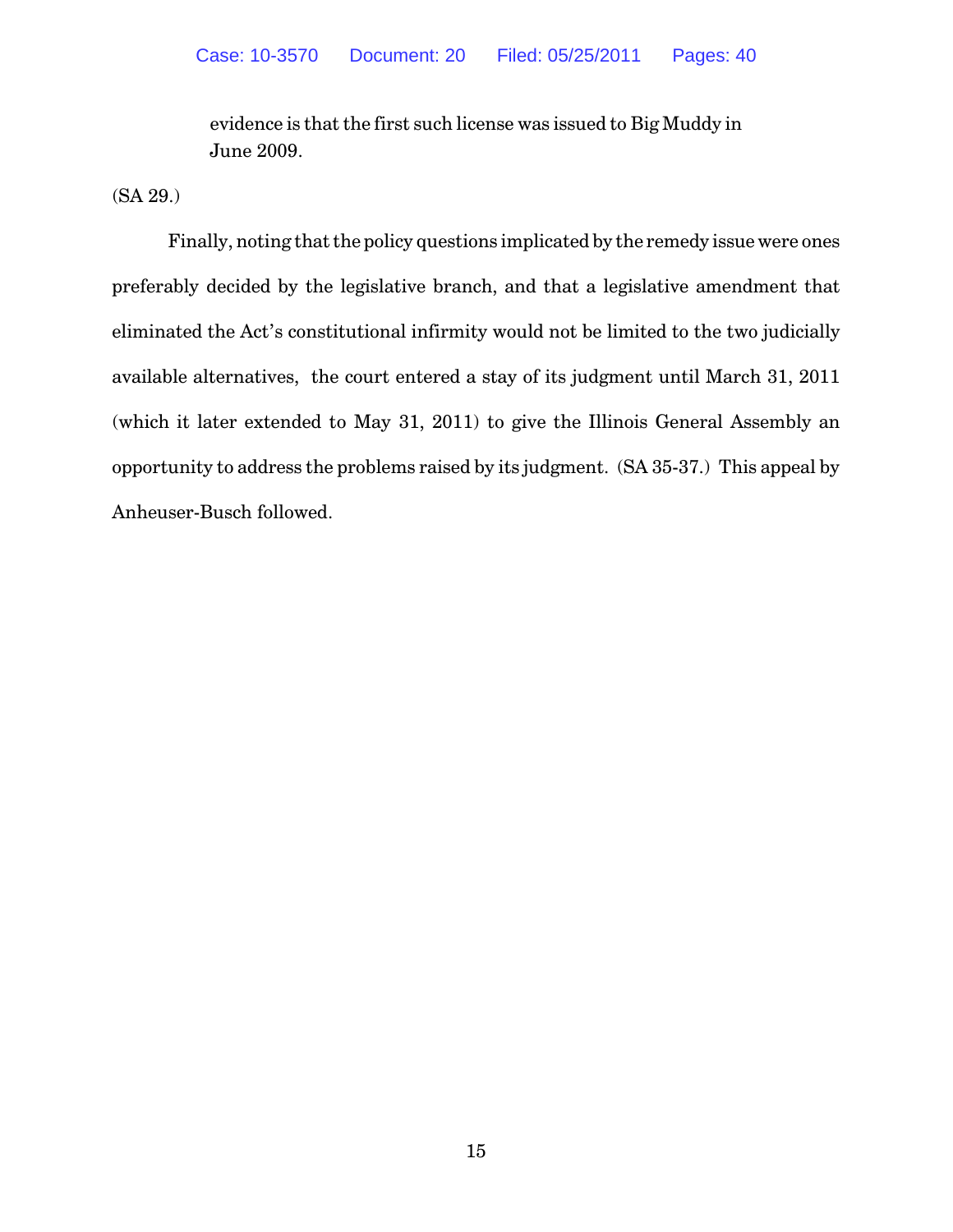#### **SUMMARY OF ARGUMENT**

The district court did not abuse its discretion when it chose, as a remedy for Illinois' policy allowing only in-state beer producers to distribute beer, to deny, rather than to permit, distribution rights to all beer producers. As part of its analysis, the district court correctly treated Illinois law as distinguishing between in-state and out-ofstate beer producers, with only the former being eligible for a brewer's license, and therefore also being eligible for a distributor's license. That is the most reasonable interpretation of the relevant statutory language, and the Commission's adoption of that interpretation after careful deliberation is entitled to significant weight. In addition, the remedy chosen by the district court, which terminates distribution rights for only two small in-state brewers, rather than giving all out-of-state beer producers the ability to distribute beer in Illinois, reflects an appropriate recognition of the relative weight of Illinois' strong commitment to its three-tier system for regulating the distribution and sale of alcoholic beverages, and its substantially weaker interest in allowing selfdistribution by local beer producers.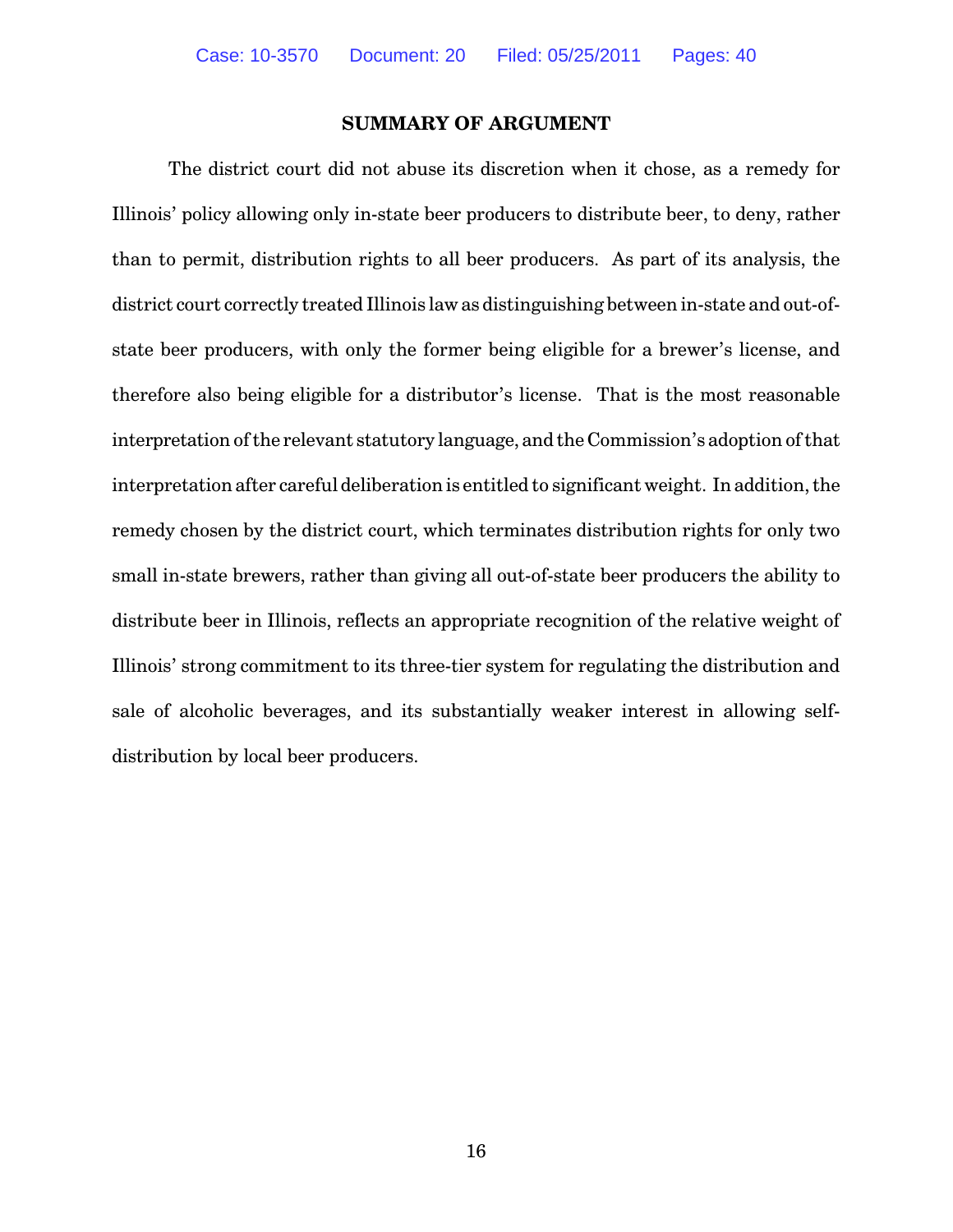#### **ARGUMENT**

## **I. The District Court Did Not Abuse its Discretion by Ending Illinois' Self-Distribution Privilege for In-State Beer Producers Rather than Requiring Illinois to Extend Such Rights to Out-of-State Producers.**

As Anheuser-Busch acknowledged below (115/48), the district court's ruling on the remedy issue is reviewed under an abuse of discretion standard. See *Cherry Hill Vineyards, LLC v. Lilly*, 553 F.3d 423, 434-35 (6th Cir. 2008); see also Pl. Br. at 52. The court did not abuse that discretion by ruling that the appropriate remedy for Illinois' policy of allowing only in-state beer producers to distribute beer is to eliminate that right so that no beer producers — in-state or out-of-state — may be a distributor and sell beer to retailers.

### **A. The District Court Correctly Treated Illinois Law as Allowing Self-Distribution Rights Only for In-State Beer Producers.**

Anheuser-Busch vigorously argues that (1) Illinois law allows all beer producers — in-state and out-of-state — to be beer distributors; (2) the district court therefore made an error of law by treating Illinois law as prohibiting out-of-state beer producers from being beer distributors; and (3) it consequently committed an abuse of discretion by adopting a remedy that similarly denies out-of-state beer producers the ability to be a beer distributor and, according to Anheuser-Busch, thereby frustrates the intent of the Illinois legislature. (Pl. Br. at 24-47.) This argument proceeds from an incorrect premise, for the district court correctly treated Illinois law as allowing only in-state beer producers to be beer distributors and to sell beer to retailers in the State.

The content of state law presents a question of law, which this Court reviews *de novo*. *Salve Regina Coll. v. Russell*, 499 U.S. 225, 231 (1991). In this case, the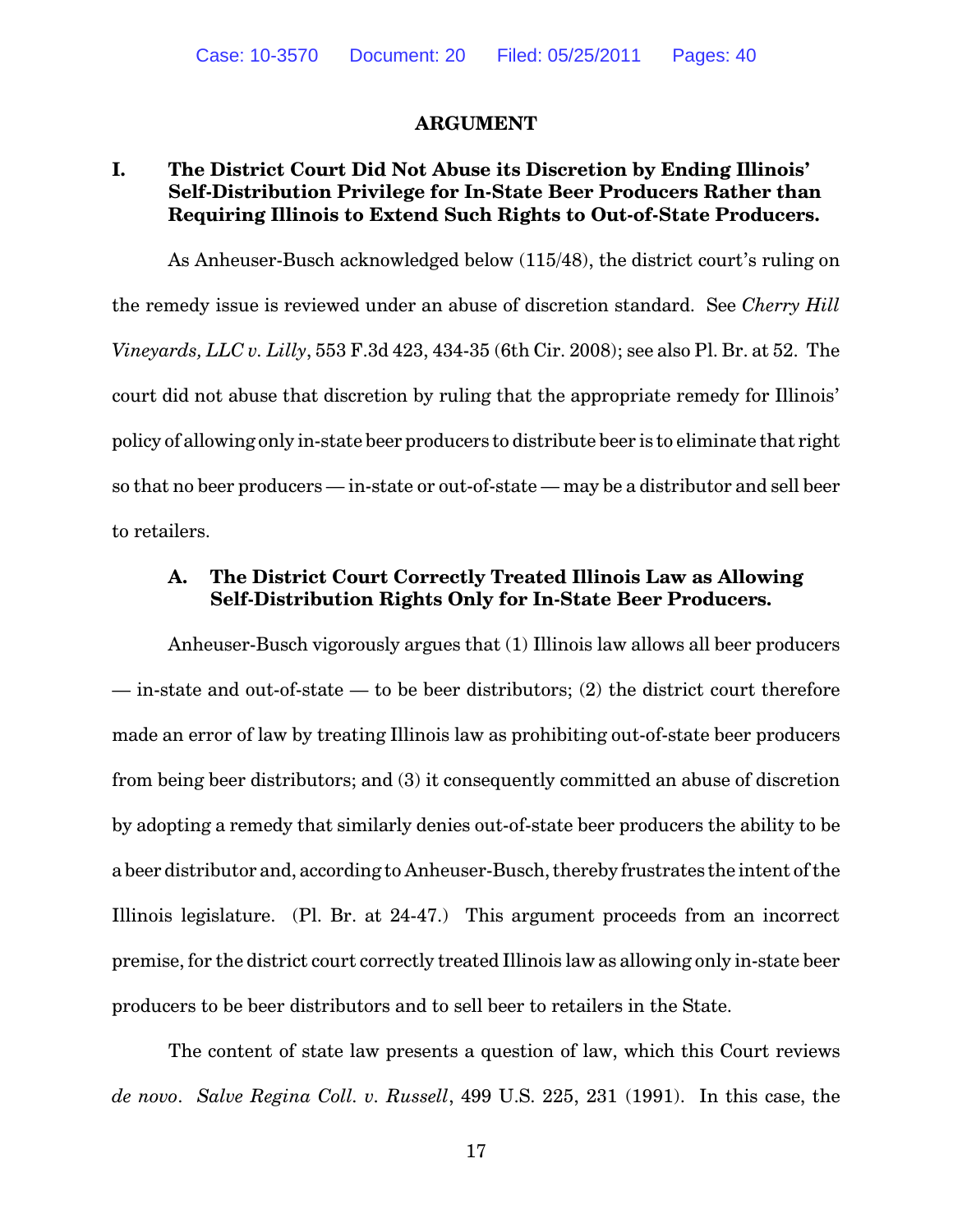district court's ruling concerning the Act's meaning is supported by its text, as well as the significant deference owed to the Commission's interpretation.<sup>6</sup>

The starting point for interpreting an Illinois statute is its text, which should be given its plain and ordinary meaning, read in the context of the entire act where it appears. *Solon v. Midwest Med. Records Ass'n.*, 925 N.E.2d 1113, 1117 (Ill. 2010); *People v. Maggette*, 747 N.E.2d 339, 346 (Ill. 2001). If the statute's text is ambiguous, in the sense that it reasonably can be understood in more than one way, the court may consult extrinsic sources. *Solon*, 925 N.E.2d at 1117; *Maggette*, 747 N.E.2d at 346. Here, the only reasonable reading of the Act's text is that it allows in-state beer producers, but not out-of--state beer producers, to be distributors and to sell beer to retailers.

Illinois, like many states, has adopted a "three-tier system" of regulating the manufacture, importation, distribution and sale of alcoholic beverages. (A 164-65 (par. 11); A 171 (par. 1).) The Act further distinguishes between in-state producers (e.g., distillers, wine makers and brewers) and out-of-state producers by specifying that, while the former may obtain a manufacturer's license, the latter may obtain only a nonresident dealer's license. See 235 ILCS 5/1–3.07 to 1–3.12, 1–3.29; 5–1. Section 1–3.29 defines a non-resident dealer as a person who exports alcoholic beverages "into this

Anheuser-Busch argues that the district court misapplied *Pennhurst State Sch. &* 6 *Hosp. v. Halderman,* 465 U.S. 89 (1984), by reading it not only to foreclose any claim that state actors failed to conform their conduct to state law, but also to require adopting the Commission's interpretation of the Act in the remedy phase of the case. (Pl. Br. at 27-32.) Although some comments in the district court's opinion arguably suggest that it may have relied on *Pennhurst*, among other factors, in determining the content of Illinois law for purposes of formulating a remedy (SA 30, 34 n.16), that is immaterial because the content of Illinois law presents a legal question that the Court decides *de novo*.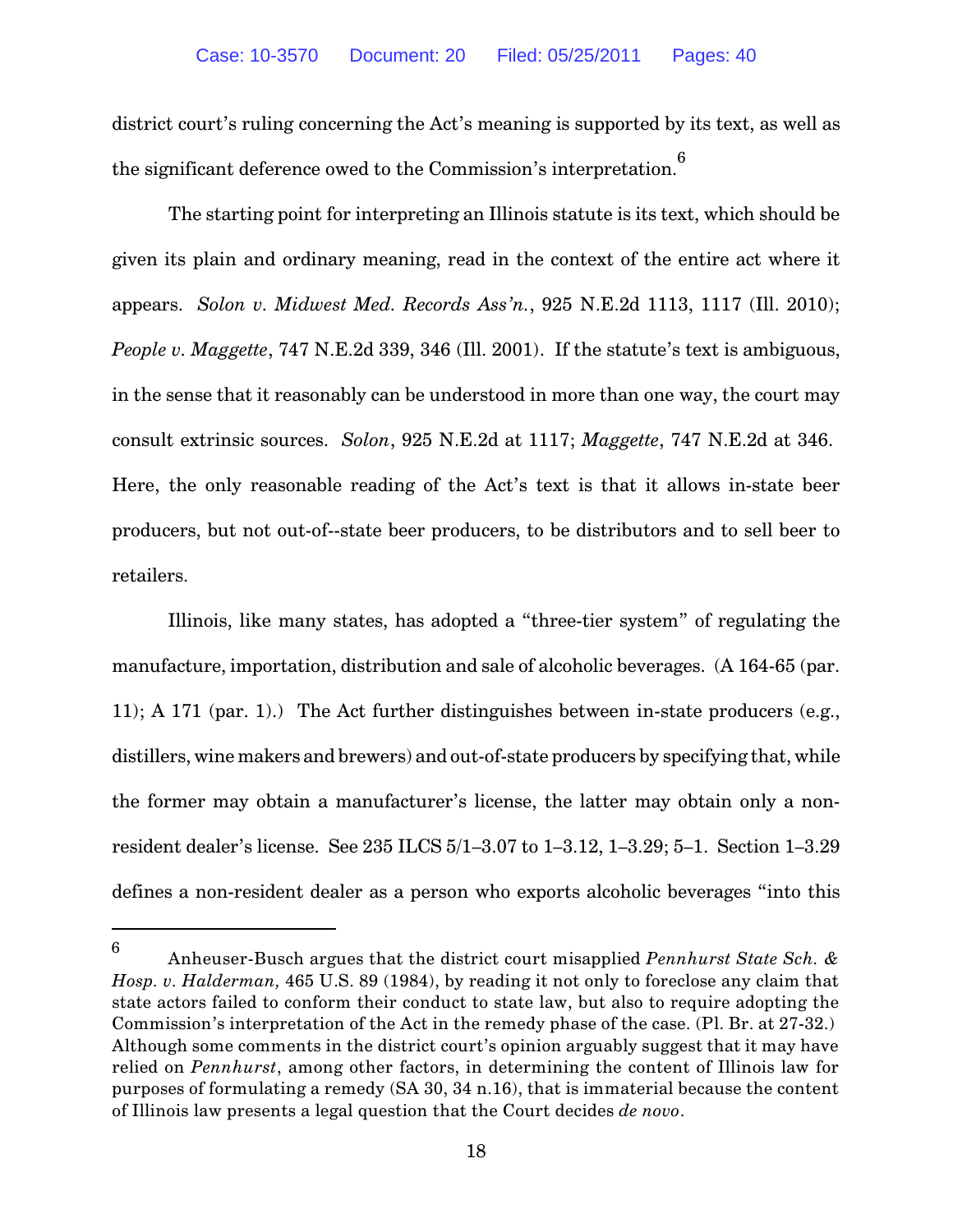State, from any point outside of this State, . . . for sale to Illinois licensed foreign importers or importing distributors." 235 ILCS 5/1–3.29. And while the provisions of the Act *defining* a manufacturer (including the sub-categories of distiller, wine maker, and brewer) include persons who produce alcohol either inside or outside the State, 235 ILCS 5/1–3.07 to 1–3.12, the provisions describing who is eligible to obtain a specific *license* make clear that a manufacturer's license (including a brewer's license) under Section 5–1(a) may be issued only to an in-state producer, and that an out-of-state producer must instead obtain a non-resident dealer license, 235 ILCS 5/1–3.29, 5–1(a), (m). Thus, Anheuser-Busch admits that, "[i]n 1982, the General Assembly modified the Liquor Control Act to require that out-of-state alcohol manufacturers hold a newly created license entitled a "Non-Resident Dealer's ('NRD') License" (Pl. Br. at 12), and that since that time "in-state brewers have obtained Brewer's Licenses and out-of-state Brewers have obtained NRD Licenses" and Anheuser-Busch "has held an Illinois NRD License" (1/7-8 (pars. 24, 27); see also A 140-41).

This distinction is significant, because although the Act states that a person with a brewer's *license* (i.e., an in-state beer producer) may sell beer not only to distributors but also to retailers (provided the licensee also obtains a distributor's license), 235 ILCS 5/5–1(a) (Class 3), it also states that a non-resident dealer license authorizes the sale of alcoholic beverages "to Illinois licensed foreign importers and importing distributors *and to no one else in this State*," 235 ILCS 5/5–1(m) (emphasis added). The plain meaning of these provisions, read together, is that out-of-state manufacturers with a non-resident dealer license who bring alcoholic beverages into Illinois, like Anheuser-Busch, may sell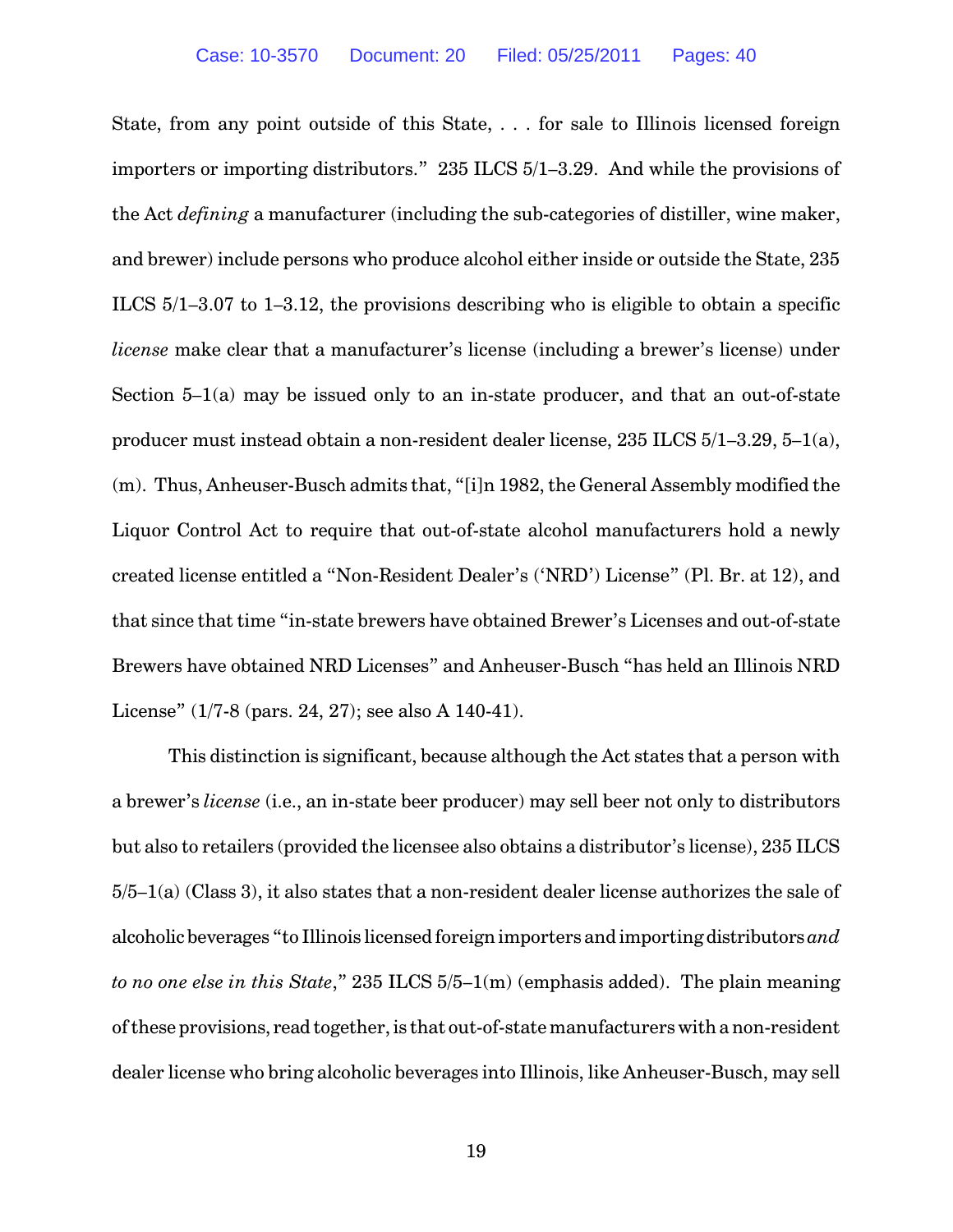those beverages only to distributors, not to retailers, and therefore may not themselves be distributors.<sup>7</sup>

Consistent with this interpretation, the Act defines a distributor as "any person *other than a manufacturer or non-resident dealer* licensed under this Act, who is engaged in this State in purchasing, storing, possessing or warehousing any alcoholic liquors for resale or reselling at wholesale." 235 ILCS 5/1–3.15 (emphasis added). Thus, just as the Act's provisions relating to non-resident dealers provide that they may sell only to distributors or foreign importers, this provision reaffirms that a distributor must be someone "other than" a non-resident dealer.

Anheuser-Busch argues that the italicized portion of the above-quoted provision just clarifies that although distributors, manufacturers and non-resident dealers may all engage in certain common activities, a distributor is a person who does not do so in the *capacity* of a manufacturer or non-resident dealer. Any other interpretation of this section, Anheuser-Busch maintains, would be inconsistent with Section  $5-1(a)$ ,  $235$  ILCS 5/5–1(a), which since 1947 has prohibited distillers and wine manufacturers, but not brewers, from selling directly to retailers. (Pl. Br. at 40.) But Anheuser-Busch exaggerates the significance of Section 5–1(a)'s limited allowance for a licensed "brewer" to sell *directly* to retailers. That is not the same as the activity of a "distributor" who,

Anheuser-Busch does not make the argument that, if Illinois law does not allow it to 7 be a distributor or make sales to retailers, it may get around that prohibition by having a subsidiary hold a distributor's license. Such an argument, which is therefore forfeited, see *Firishchak v. Holder*, 636 F.3d 305, 309 n.2 (7th Cir. 2011), is without merit in any event, see, e.g., *Traffic Jam & Snug, Inc. v. Liquor Control Comm'n*, 487 N.W.2d 768, 770-72 (Mich. App. 1992); *Speck Restaurant, Inc. v. Oregon Liquor Control Comm'n*, 545 P.2d 601, 603 (Ore. App. 1976); see also *People v. Select Specialties, Ltd.*, 740 N.E.2d 543, 548 (Ill. App. 2000) (holding that Illinois Liquor Control Act prohibits what it does not expressly permit).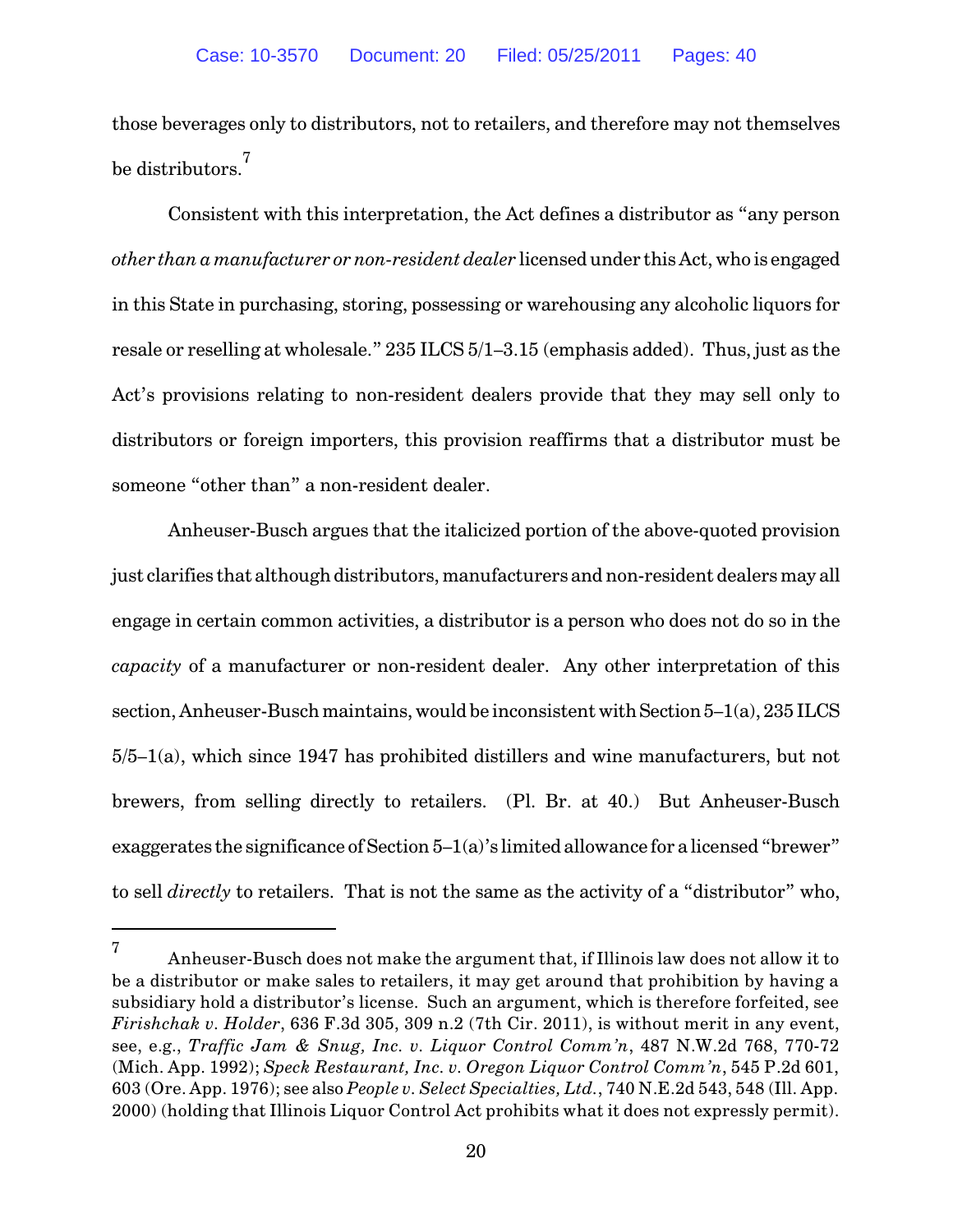as specified in Section 1–3.15, engages in the "*resale or reselling* at wholesale" of alcoholic beverages.  $235$  ILCS  $5/1-3.15$  (emphasis added). Thus, Section  $5-1(a)$ 's limited allowance for licensed brewers to sell directly to retailers is not inconsistent with Section 1–3.15, but merely reflects the distinct origins of the beer distribution business in a time when beer was subject to spoilage because it could not be refrigerated during travel over long distances and many local brewers delivered their product directly to their retail customers over a limited geographic area. See A 125-26.

Describing the Commission's above-described interpretation of the Act as "conjured up," "contrived," having "no basis in Illinois law," and a "fictional statutory scheme promulgated by defendants," Anheuser-Busch insists that the Act's text has "no ambiguity" and that its "plain language" leaves "no doubt" that "all brewers" may "hold distributors licenses." (Pl. Br. at 20, 26, 32, 35, 42, 43; see also *id.* at 29, 36-42.) This argument is unconvincing. In support of its position, Anheuser-Busch repeatedly, and misleadingly, uses the word "brewer" as if the Act made no distinction between persons *defined* as brewers and those *licensed* as brewers. Anheuser-Busch asserts, for example, that "[s]ince its inception in 1934, the Illinois Liquor Control Act has allowed *brewers* of beer to engage in wholesale distribution in Illinois" (Pl. Br. at 20, emphasis added); the amendments to the Act after 1979 "did not alter provisions of the statute that affect *brewers*' ability to continue to perform the distributor function" (*id.* at 12, emphasis added); and these amendments "did not add *Brewers* . . . to the list of manufacturers that were prohibited from performing the distributor function" (*id.* at 13, emphasis added); see also *id.* at 21-22, 25-26, 35. This seemingly intentional failure to recognize this clear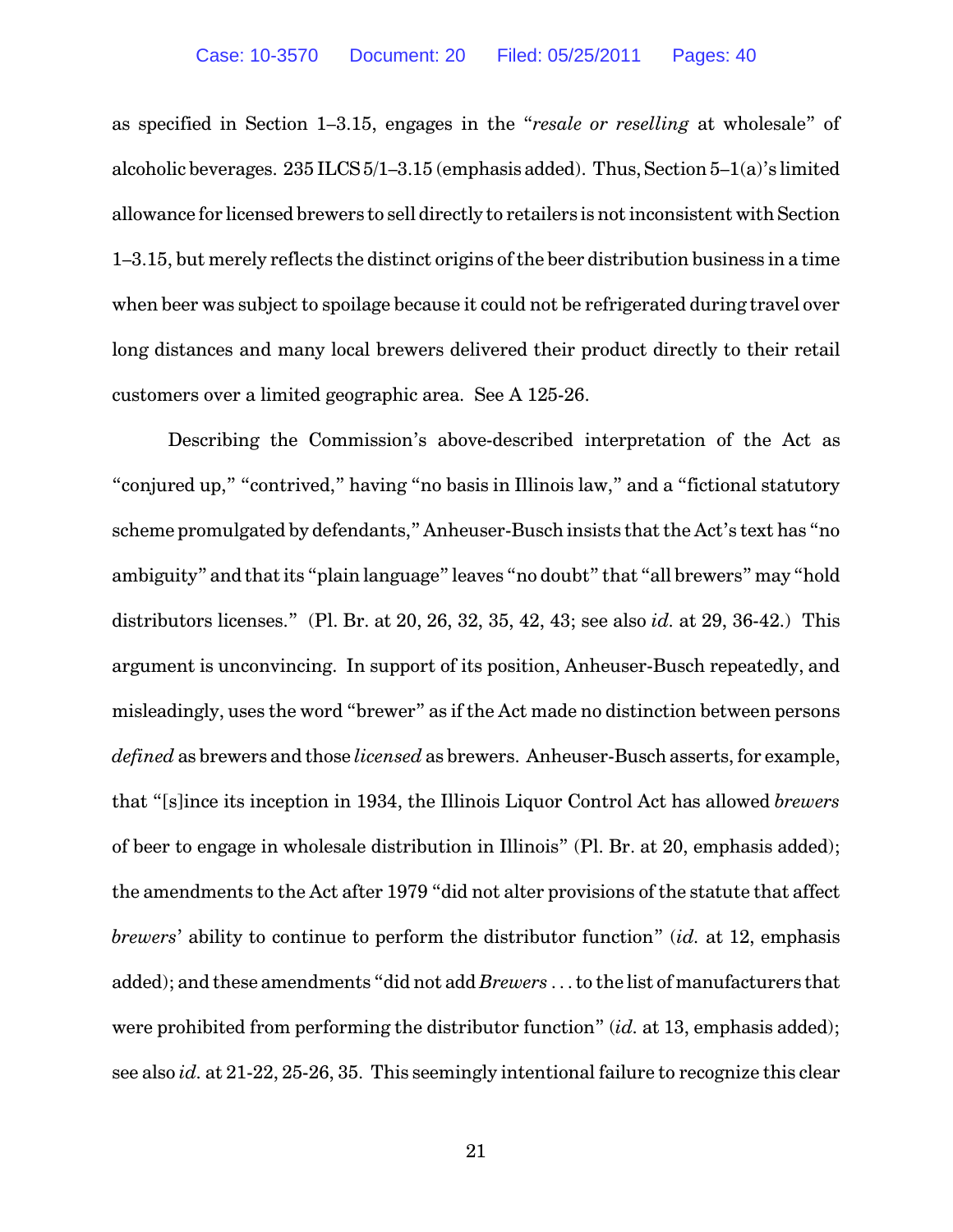statutory distinction is telling because, although Anheuser-Busch fits within the Act's general *definition* of a brewer, it admits that since the Act was amended in 1982 to create the new non-resident dealer license it cannot hold an Illinois brewer's *license*, and instead has a non-resident dealer license because its produces beer *outside* the State. (Pl. Br. at 12; 1/7-8 (pars. 24, 27); see also A 140-41.) Consequently, Anheuser-Busch's *status* as a "brewer" does not give it the rights conferred by the Act on persons with a brewer's *license*. And to the extent Anheuser-Busch argues that the Act allows *licensed* brewers (i.e., in-state beer producers) to obtain a distributor's license, that argument merely reinforces the Commission's interpretation of the Act.

Anheuser-Busch likewise misses the mark when it repeatedly emphasizes the 1979 opinion by the Illinois Attorney General that the Act allowed both in-state and outof-state beer producers to obtain a brewer's license. (Pl. Br. at 26, 37-38.) Again, this argument fails to take account of the significant change in the Act, enacted in the wake of this opinion, that created the new license for non-resident dealers, including all out-ofstate manufacturers (like Anheuser-Busch) whose products are imported into Illinois for sale in the State, and that specify that a person with a non-resident dealer license may sell to "foreign importers and importing distributors *and to no one else in this State*." 235 ILCS 5/1–3.29, 5–1(m) .

Anheuser-Busch also reads too much into the later effort, which Anheuser-Busch itself was instrumental in defeating (A 133-34), to amend the Act to specifically prohibit out-of-state beer producers from holding a distributor's license. (Pl. Br. at 38.) Given the nature of the legislative process, however, the non-passage of amendatory legislation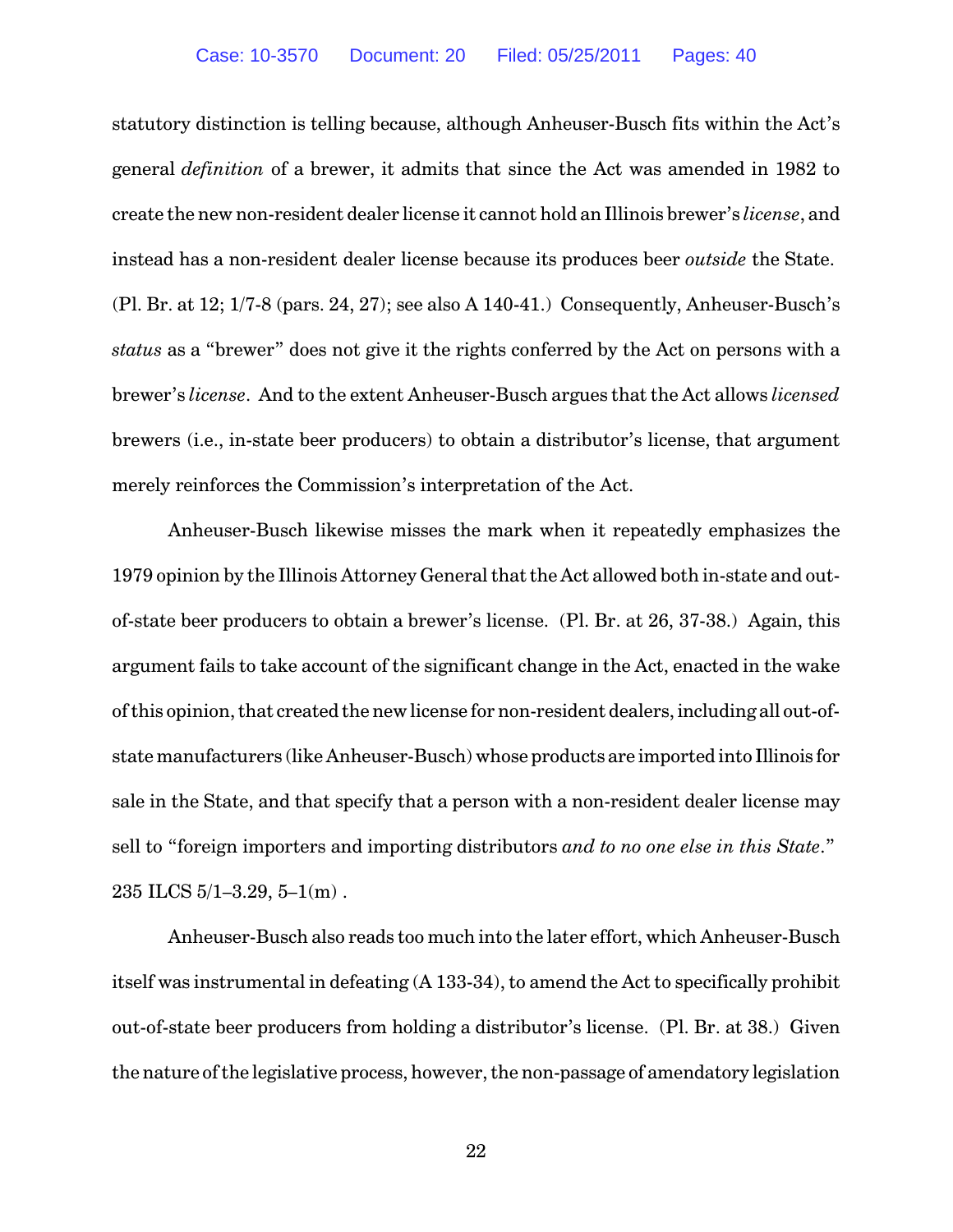is not probative of the statute's proper interpretation. *Gannon v. Chicago, M., St. P. & P. Ry. Co.*, 175 N.E.2d 785, 794 (Ill.1961); see also *United States v. Craft*, 535 U.S. 274, 287 (2002); *Castro v. Chicago Housing Auth.*, 360 F.3d 721, 728-29 (7th Cir. 2004).

Even assuming, however, that Anheuser-Busch's proposed reading of the Act were a reasonable one (which Defendants dispute), the district court properly gave substantial deference to the Commission's interpretation, reached "after considerable study of the issue" (SA 31), that it allows only in-state beer producers to be distributors.  $8$  Anheuser-Busch's contention that the Commission's interpretation deserves "no weight" (Pl. Br. at 35) is based on an incorrect view of the applicable law and an inaccurate version of the relevant facts.

Under Illinois law, the interpretation of an ambiguous statute by an agency charged with administering it is entitled to "'great weight.'" *Illinois Consol. Tel. Co. v. Illinois Commerce Comm'n*, 447 N.E.2d 295, 300 (Ill. 1983) (quoting *P.H. Mallen Co. v. Department of Fin.*, 25 N.E.2d 43, 45 (Ill. 1939)); see also *Vino Fino Liquors, Inc. v. License Appeal Comm'n of City of Chicago*, 914 N.E.2d 724, 732 (Ill. App. 2009). Consequently, "[a] court will not substitute its own construction of a statutory provision

Anheuser-Busch also suggests that the Court should reject the Commission's 8 interpretation of the Act because it fails to avoid the constitutional infirmity on which it bases its dormant commerce clause claim. (See Pl. Br. at 34-35.) But the relevant provisions of the Act were passed at a time when Supreme Court precedent treated the Twenty-First Amendment as dramatically limiting, if not entirely eliminating, any dormant commerce clause restrictions on a State's ability to regulate the importation and distribution of alcohol within its boundaries. See, e.g., *Hostetter v. Idlewild Bon Voyage Liquor Corp.*, 377 U.S. 324, 330 (1964); see also *44 Liquormart, Inc. v. Rhode Island*, 517 U.S. 484, 516 (1996); *Brown-Forman Distillers Corp. v. New York State Liquor Auth.*, 476 U.S. 573, 584-85 (1986). There is no historical basis, therefore, for the notion that the General Assembly should be deemed not to have intended the Act to have a meaning that would render it unconstitutional only due to the *later* evolution of Twenty-First Amendment jurisprudence.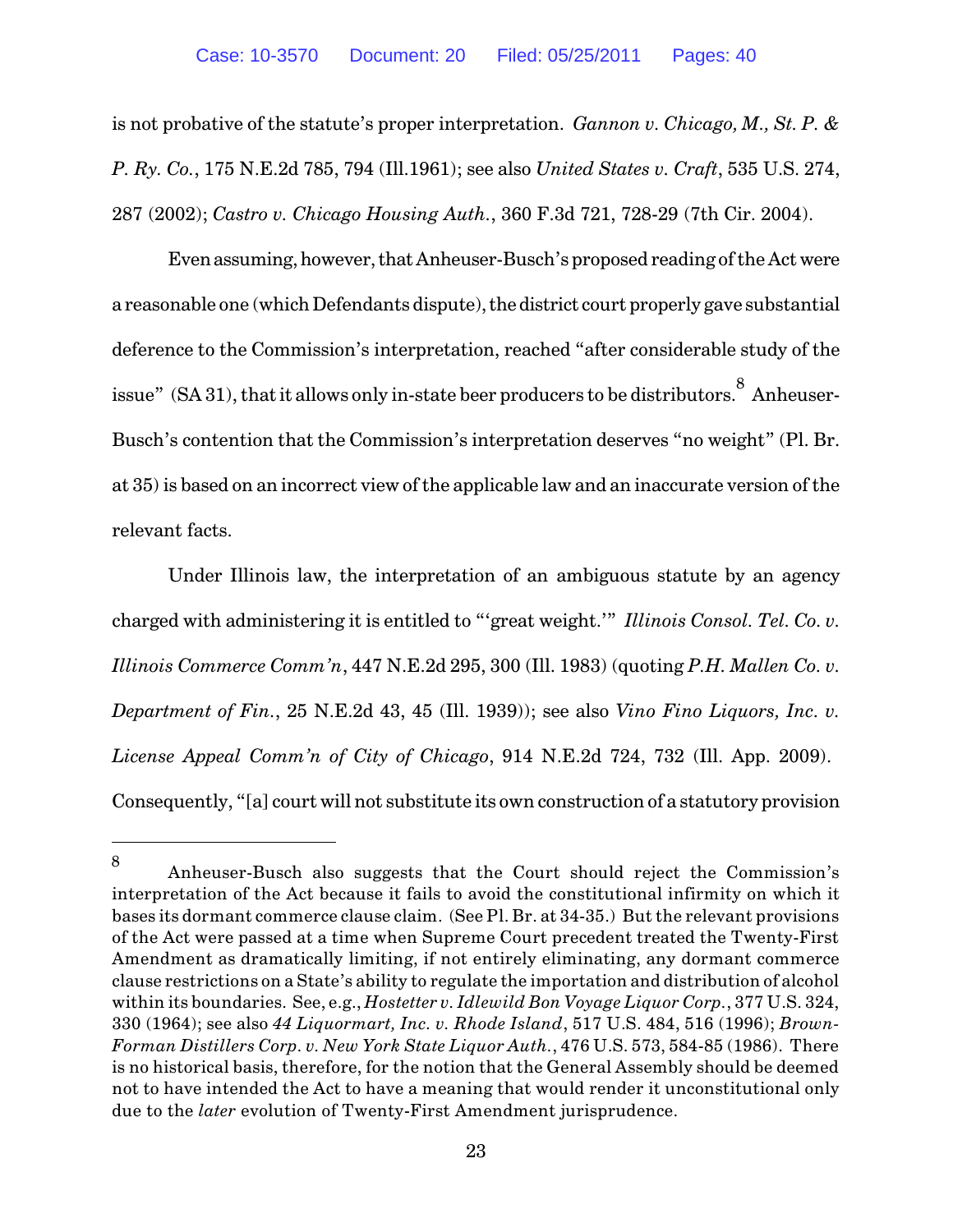for a reasonable interpretation adopted by the agency charged with the statute's administration." *Church v. State*, 646 N.E.2d 572, 577 (Ill. 1995) (citing *Chevron, U.S.A., Inc. v. Natural Res. Defense Council, Inc.*, 467 U.S. 837 (1984)); see also *Village of Broadview v. Illinois Labor Relations Bd.*, 932 N.E.2d 25, 32 (Ill. App. 2010); *Quality Saw & Seal, Inc. v. Illinois Commerce Comm'n*, 871 N.E.2d 260, 266 (Ill. App. 2007); *Illinois Bell Tel. Co. v. Illinois Commerce Comm'n*, 840 N.E.2d 704, 709-10 (Ill. App. 2005). Consistent with these standards, the Illinois Appellate Court has held that "[t]he Illinois Liquor Control Commission's interpretation of the statute it was created to enforce is entitled to great weight." *Erfor Corp. v. State Liquor Control Comm'n*, 361 N.E.2d 776, 777 (Ill. App. 1977).

In addition, although deference to an administrative construction of a statute is most commonly applied to a construction that has been "consistently adhered to for a long period of time, ... consistency and duration are not requisites for applying the rule" of deference. *Illinois Consol. Tel. Co.*, 447 N.E.2d at 300; see also *Quality Saw & Seal, Inc.*, 871 N.E.2d at 266; *Illinois Bell Tel. Co.*, 840 N.E.2d at 709. Thus, the rule requiring deference to an agency's interpretation of an ambiguous statute "holds true even if the agency only recently arrived at the interpretation." *Quality Saw & Seal, Inc.*, 871 N.E.2d at 266; see also *Illinois Consol. Tel. Co.*, 447 N.E.2d at 300-01; *Illinois Bell Tel. Co.*, 840 N.E.2d at 709; cf. *Federal Exp. Corp. v. Holowecki*, 552 U.S. 389, 399-400 (2008) (holding that agency staff's "uneven" implementation of relevant statutory provision did not prevent giving deference to agency's official position or demonstrate that this position, in effect for over five years, "was framed for the specific purpose of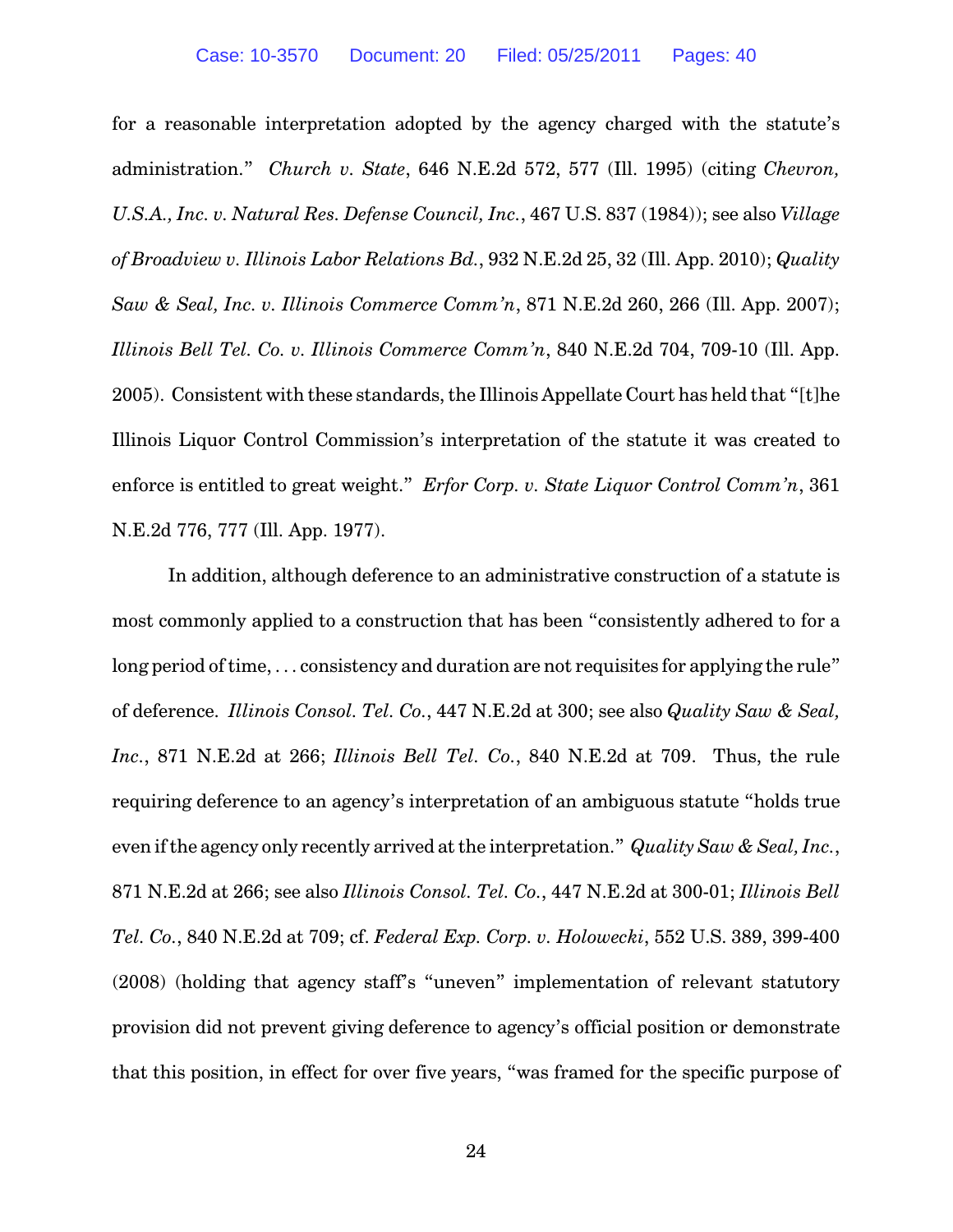aiding a party in this litigation").

Under principles of federalism, the deference owed to a state agency's interpretation of a state statute has at least as much force in federal court as the similar deference owed to a federal agency's interpretation of a federal statute, and this Court therefore should be "exceptionally reluctant to go against" the Commission's interpretation of the Act in the absence of any contrary Illinois case law. *Fidelity & Cas. Co. of New York v. Tillman Corp.*, 112 F.3d 302, 305 (7th Cir. 1997); see also *Eakin v. Continental Ill. Nat'l Bank & Trust Co. of Chicago*, 875 F.2d 114, 117 (7th Cir. 1989); *Huggins v. Isenbarger*, 798 F.2d 203, 209 (7th Cir. 1986) (Easterbrook, J., concurring). Such deference to the Commission's interpretation of the Act is therefore warranted in this case and supports the conclusion that the Act does not permit out-of-state beer producers to be licensed beer distributors.

In support of its contrary argument, Anheuser-Busch makes much of the fact that, from the time of the 1982 amendments to the Act until 2005, it continued to receive a distributor's license in its own name. (Pl. Br. at 35, 41.) Anheuser-Busch overstates the significance of this circumstance, however, and further ignores the many other actions and statements by the Commission indicating that the Act did *not* authorize the issuance of such licenses. Among other things, in 2000 the Commission issued Trade Practice Policy 39, reflecting the considered position of its legal staff that out-of-state brewers and other producers may not be licensed distributors. (53-8/6; 91/63-64.) At about the same time, letters were sent to out-of-state brewers holding non-resident dealer licenses (including Miller Brewing Co., who apparently never used its distributor's license)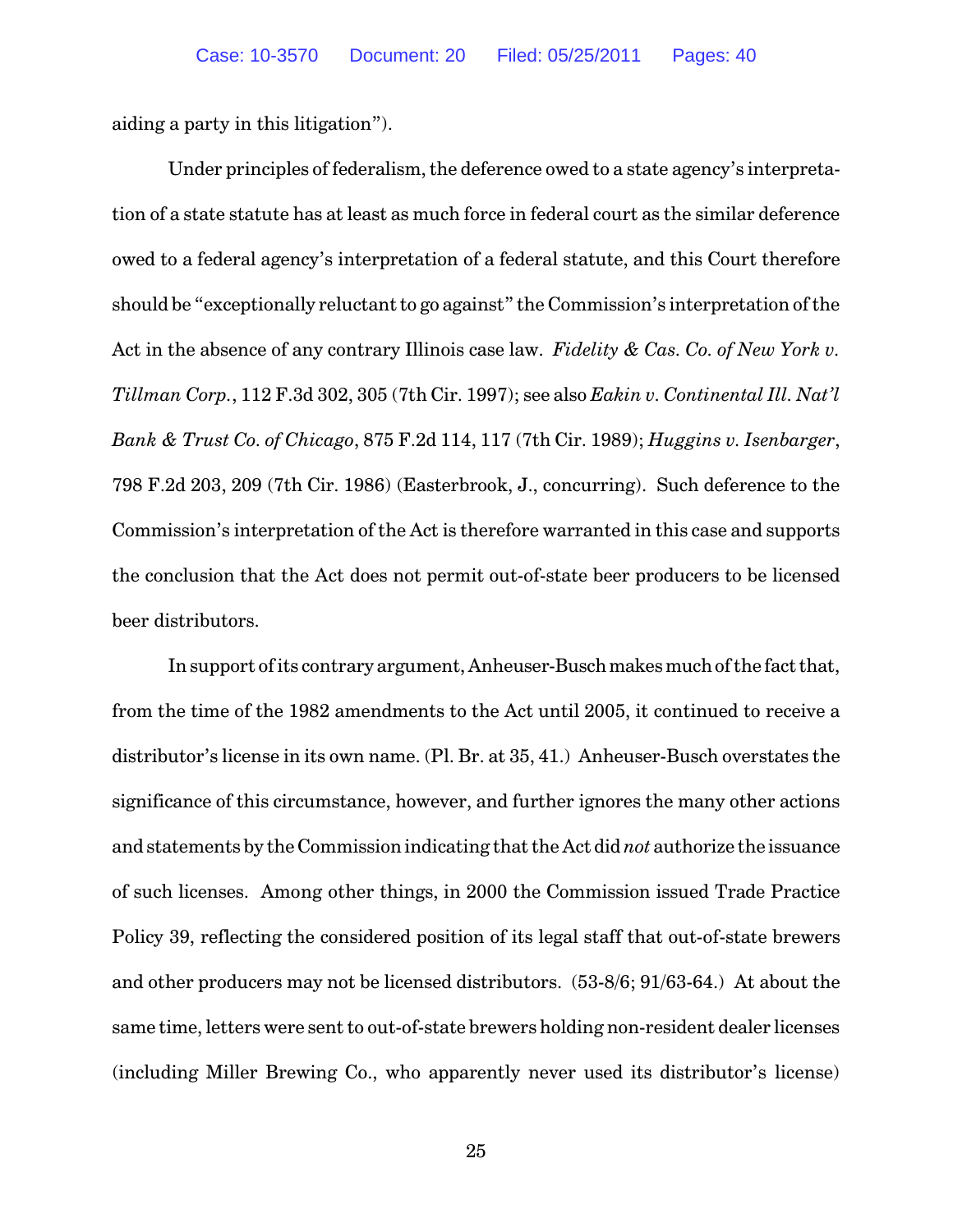notifying them of the Commission's position that they could not continue to hold a distributor's license, and they then relinquished those licenses (although, for reasons that are not clear, Anheuser-Busch could not find such a letter in its files and possibly never received one). (A 74-78, 84.) The same position about the Act's meaning was maintained thereafter through the tenure of the Commission's chief legal counsel at the time, JohnStanton, and by the Commission's current chief legal counsel, Mr. Haymaker. (A 18-23, 118.)

Even more significant, as the district court acknowledged (SA 31), is the unanimous position of the full Commission itself, after Anheuser-Busch squarely raised the issue and the Commission then conducted a public hearing at which Anheuser-Busch and other interested persons, including persons involved in the business for many years, had the opportunity to present their positions fully. Thus, whatever significance might otherwise attach to the actions of the Commission staff in issuing a distributor's license to Anheuser-Busch (but, after 2001, not to Miller and other out-of-state beer producers), which the Commission explained could have been due to a mistake by the staff (which processes thousands of license renewals each year) or some form of "de facto grandfathering" for Anheuser-Busch, which had an operating distributorship before the law was changed (A 77-78, 143), that significance is negated not only by the issuance of Trade Practice Policy 39, but even more significantly by the full Commission's unanimous current position, adopted after a complete airing of the issue.

In short, the district court correctly treated Illinois law as permitting only in-state beer producers (who may obtain a brewer's license), not out-of-state beer producers (who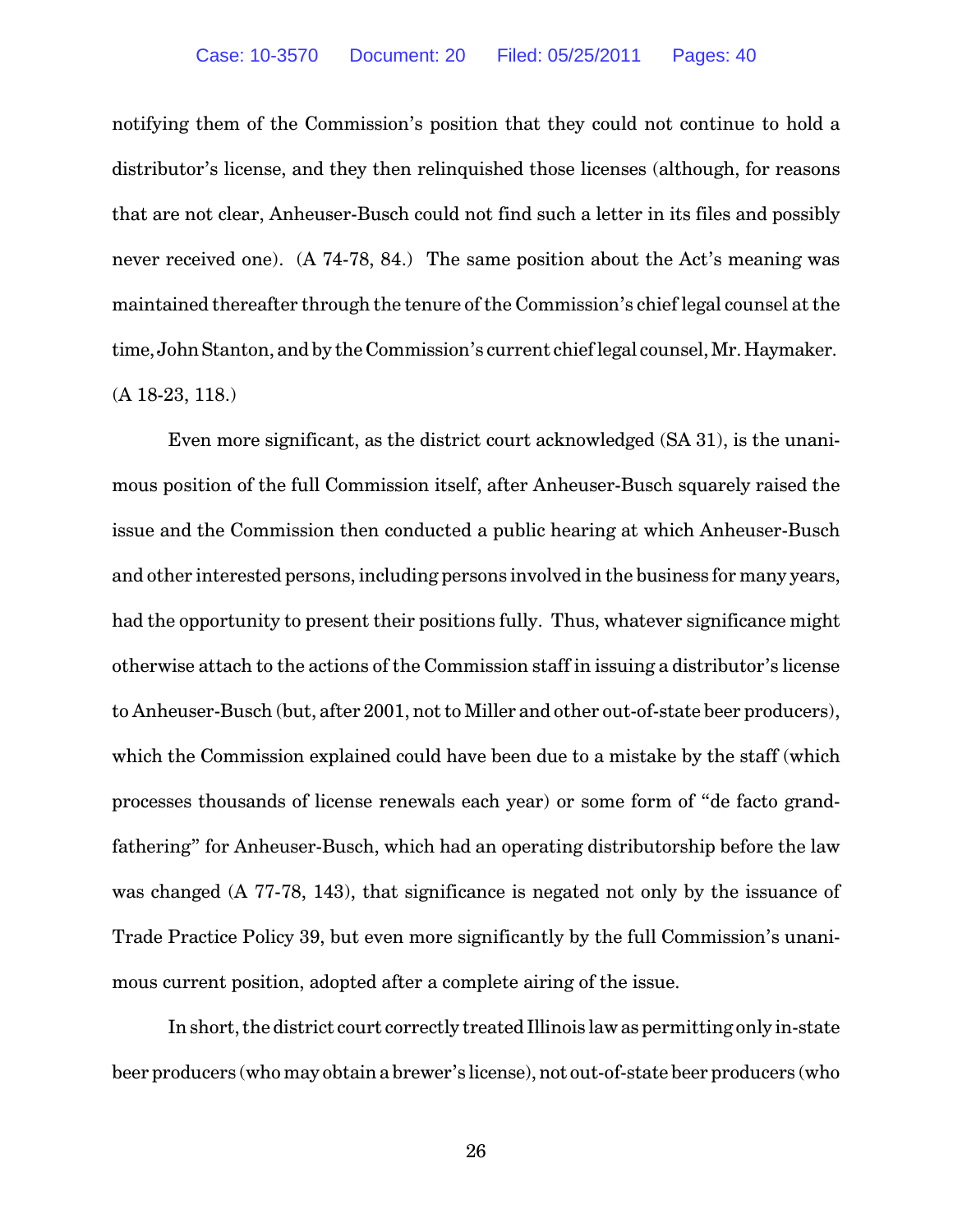may not obtain a brewer's license, but must instead obtain a non-resident dealer license) to be a licensed beer distributor.

# **B. The District Court's Remedy Properly Respects the Illinois Liquor Control Act's Paramount Concern for Preserving the Three-Tier System of Alcohol Distribution.**

Because, as explained above, Illinois law does not allow out-of-state beer producers to be distributors and sell beer directly to retailers, the district court's chosen remedy — terminating that ability for in-state brewers, whose numbers and production volume are dwarfed by those of out-of-state beer producers — represents a valid exercise of its discretion, as it preserves Illinois' strong commitment to the three-tier system and avoids the major disruption of Illinois' regulatory framework that extending distribution rights to all beer producers would entail. None of Anheuser-Busch's arguments defeats that conclusion.

The lion's share of Anheuser-Busch's contrary position is based on its erroneous contention that the Liquor Control Act allows it, as an out-of-state beer producer holding a non-resident dealer license, to be a distributor and sell beer to retailers. (Pl. Br. at 24- 43.) Rejection of that contention thus goes a long way to negating its argument that the district court's remedy represented an abuse of discretion. And Anheuser-Busch's additional arguments for reversing the district court's remedy decision are equally unpersuasive.

As the district court correctly noted, *Heckler* points to several factors a court should consider when it invalidates a discriminatory burden or benefit and then must choose between eliminating the law's more favorable treatment for some persons or

27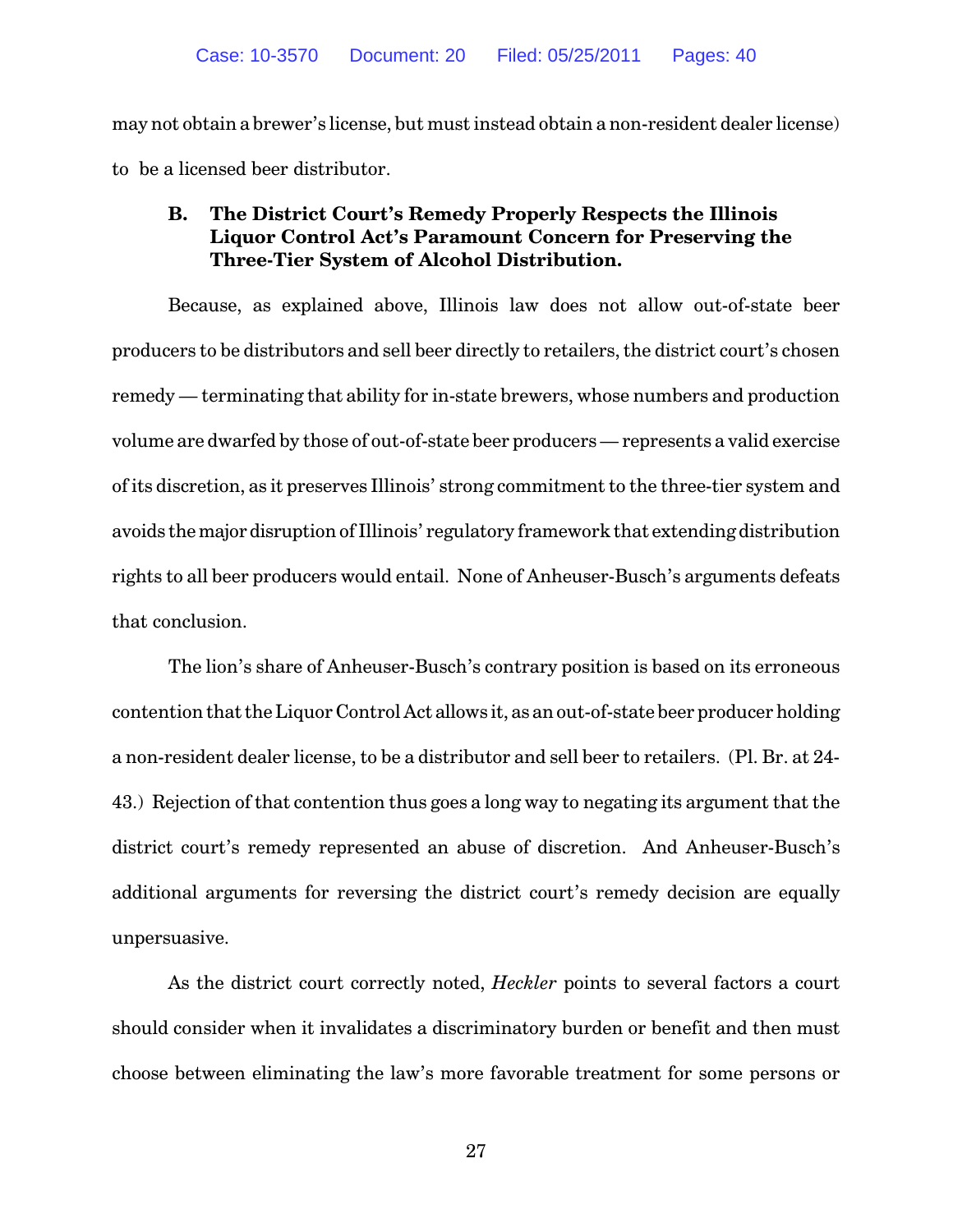extending that treatment to others. (SA 28-29.) *Heckler*, which involved an equal protection claim, initially quoted *Califano v. Westcott*, 443 U.S. 76, 89 (1979), which observed that "[i]n previous cases involving equal protection challenges to underinclusive federal benefits statutes, this Court has suggested that extension, rather than nullification, is the proper course." *Heckler*, 465 U.S. at 739 n.5. The opinion in *Heckler* (which found no equal protection violation, and so did not have to address the remedy issue, 465 U.S. at 739 n.5), then continued:

> [T]he court should not, of course, use its remedial powers to circumvent the intent of the legislature, and should therefore measure the intensity of commitment to the residual policy and consider the degree of potential disruption of the statutory scheme that would occur by extension as opposed to abrogation.

Id. (citations and internal quotation marks omitted).

The district court's decision is faithful to these principles as applied to the particular situation presented in this case. Thus, the district court appropriately concluded that denying distribution rights to all beer producers would cause the least disruption to Illinois' three-tier statutory scheme for regulating the sale of alcoholic beverages, require the fewest changes to the Act's provisions, and avoid imposing additional "significant efforts in regard to the State's licensing, enforcement, and tax collection scheme." (SA 33-34.)

Of paramount importance, as the district court properly recognized, is Illinois' strong commitment to the three-tier system. (SA 33-34.) Apart from the Act's selfdistribution right for in-state brewers, its limited departures from that system involve on-site sales to consumers by brew pubs, wine makers, and craft distillers, and direct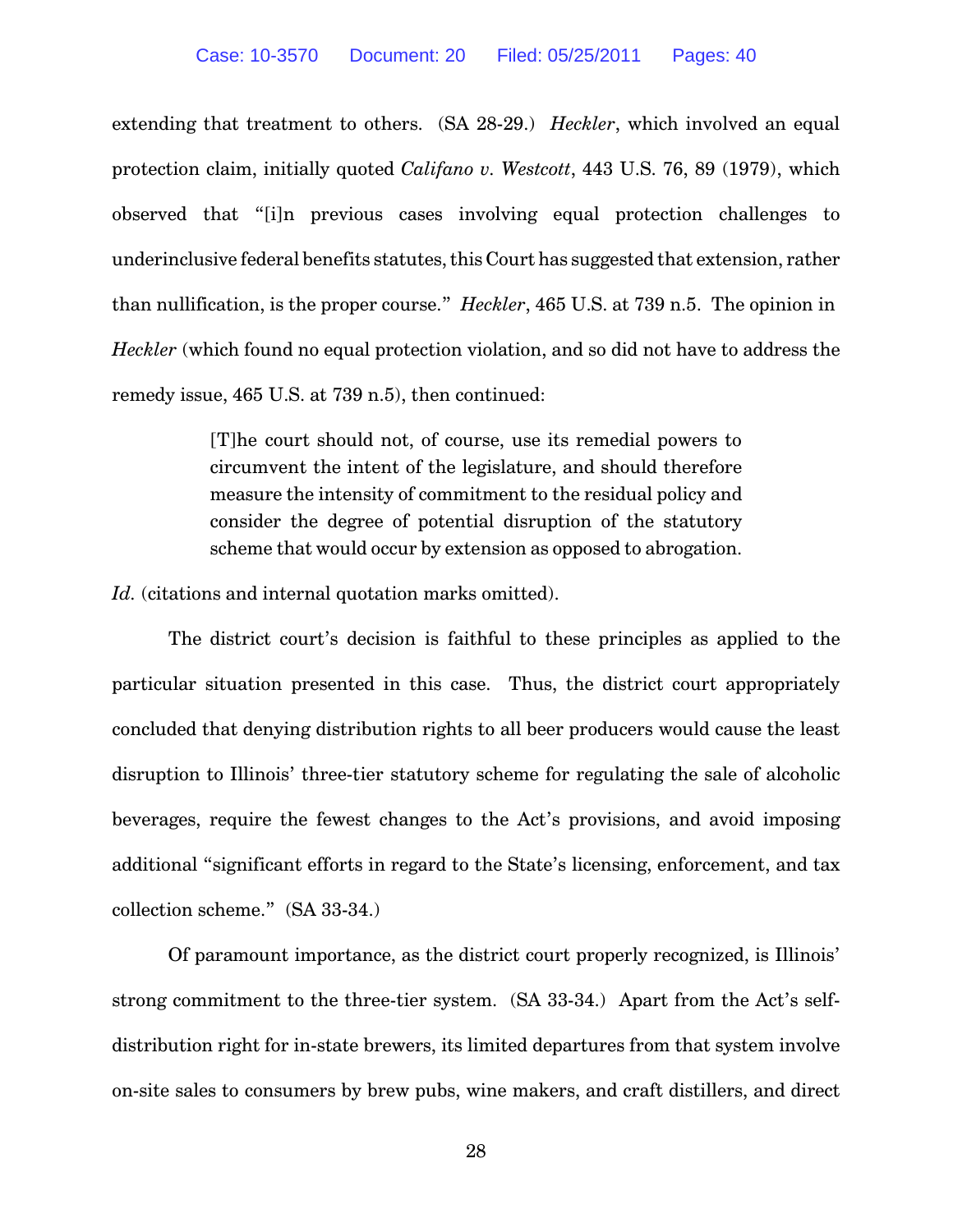shipments by wine makers of modest quantities of wine to consumers. 235 ILCS 5/1–3.33, 5–1(i), (n),  $6-4(e)$ , (g),  $6-29$ . Those departures amount to a "drop in the bucket" compared to the volumes of alcoholic beverages passing through the three-tier chain of distribution. The same is effectively true for the provisions of the Act allowing in-state brewers to engage in self-distribution. As noted above (at 12-13), the combined production of the two craft brewers in Illinois who have engaged in such self-distribution (Argus and Big Muddy) represent a minute fraction of the total volume of beer sold annually in Illinois, and indeed is less than 0.1% of Anheuser-Busch's Illinois sales alone.

Anheuser-Busch insists, however, that the relevant criterion is not *how much* these craft brewers sell, but *how long* the Liquor Control Act has permitted in-state beer producers to distribute their own product, and that the district court therefore erred when it commented that Illinois' commitment to such self-distribution is not "deep or lasting." (Pl. Br. at 44-45.) Anheuser-Busch's argument strains to find error where none exists. When the General Assembly required out-of-state beer producers to obtain a non-resident dealer's license and sell their product only to a licensed distributor, the modern craft brewing movement had not begun, and no traditional in-state brewers remained. (A 125-26.) Thus, the fact that the statutory amendment that created non-resident dealer's licenses for out-of-state beer producers left intact the self-distribution privilege for in-state producers apparently reflected little more than a legacy from the days before the advent of beer distribution in refrigerated trucks, when all beer producers distributed their own beer in a limited geographic area around their brewing facilities (*id.*), not any strong commitment to maintaining such rights for potential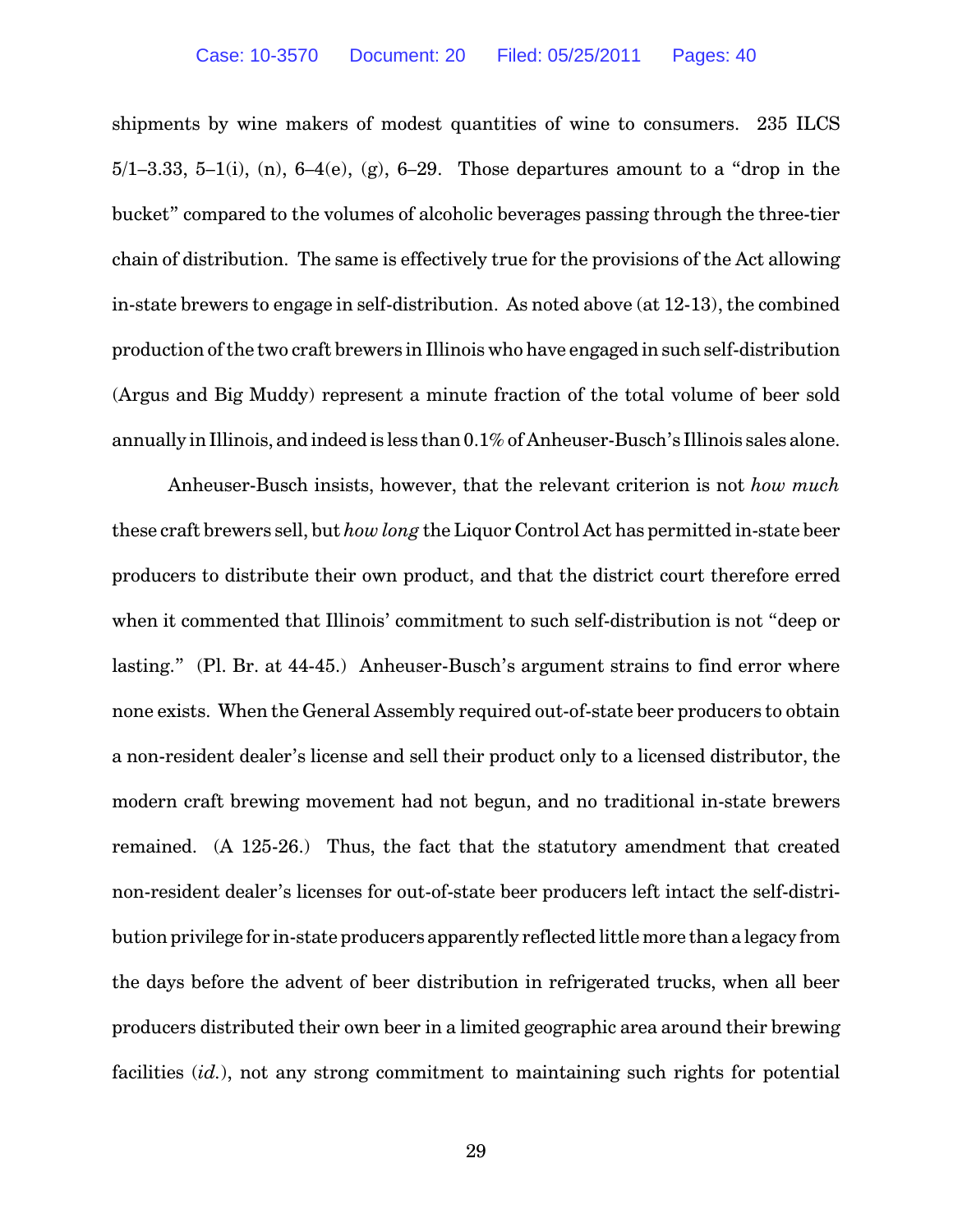future in-state beer producers. And against this background, the district court correctly looked at the recency and modest extent of in-state brewers' *actual* use of those rights when balancing the potential elimination of those rights against the alternative of making self-distribution available to *all* out-of-state beer producers (including Anheuser-Busch, MillerCoors, and others), which would raise the prospect of effectively nullifying the three-tier system entirely for beer in Illinois.

Anheuser-Busch's contention that the evidence in the record does not affirmatively *disprove* the existence of more in-state brewers with distribution rights in recent years (Pl. Br. at 46) wrongly assumes that Defendants, not Anheuser-Busch, had the burden of proof regarding the extent of Illinois' residual commitment to allowing selfdistribution by in-state brewers. To the extent Anheuser-Busch's position on the remedy issue would be strengthened by proof of more in-state brewers with distributor's licenses and more production by such brewers than the record shows, it had the burden to present such proof, and it cannot carry that burden by speculating about what other evidence on this issue might show.

Nor is there any real weight to Anheuser-Busch's contention that the Illinois General Assembly, when it amended Section 6–29 of the Act, generally "voiced a clear preference for extension to out-of-state manufacturers." (Pl. Br. at 52; see also *id.* at 54.) As noted above (at 14-15), the district court legitimately considered this amendment to be a limited, specific change in the Act intended to address the immediate problem presented by the Supreme Court's decision in *Granholm*, not some manifestation of a broader desire to abandon the three-tier system for every potential Commerce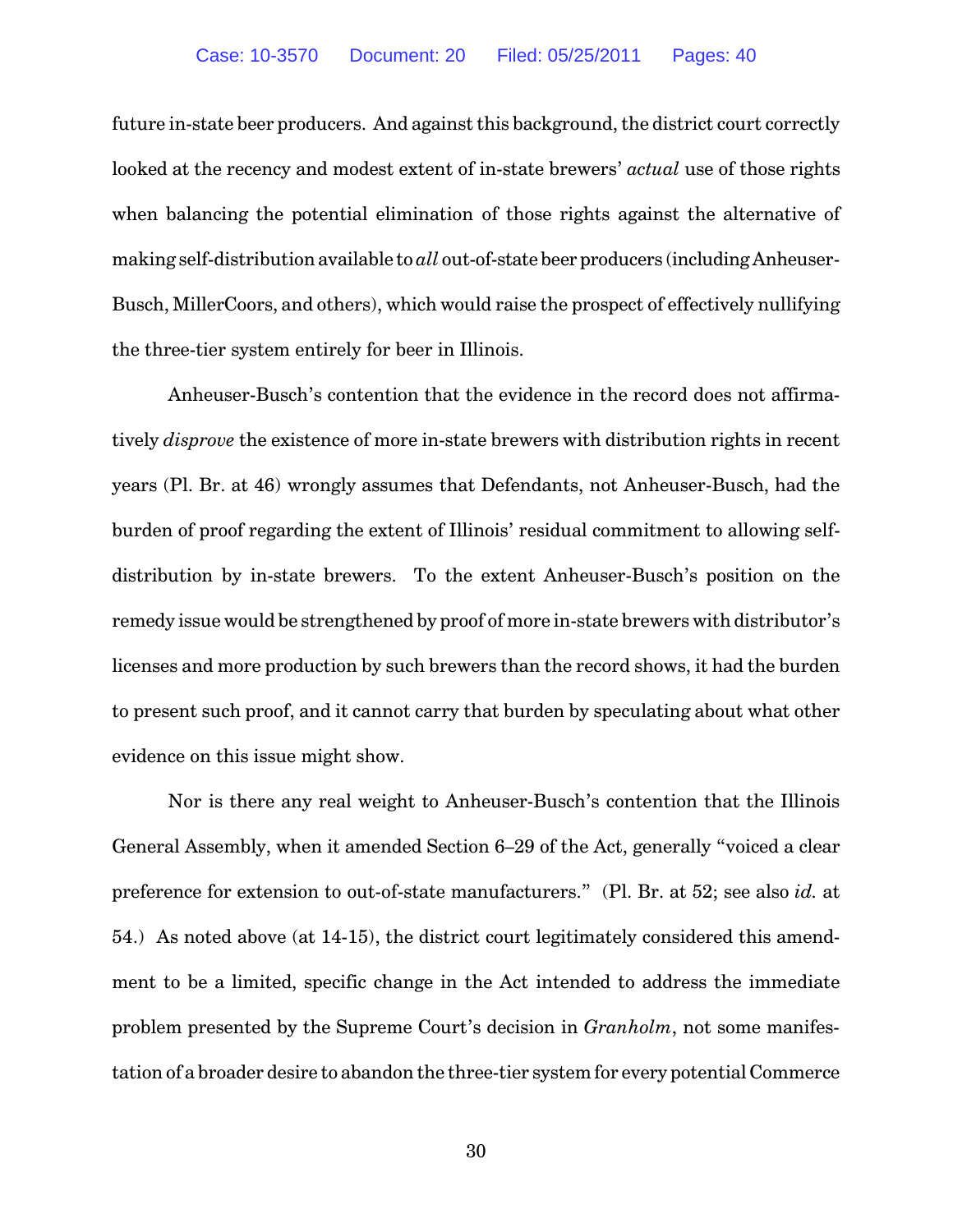Clause problem that might arise, regardless of its specific nature.

Anheuser-Busch finally complains that there is no actual evidence in the record to support the district court's conclusion that extending distribution rights to all out-ofstate brewers would impose on Illinois authorities a greater regulatory burden to ensure compliance with the Act and the collection of applicable taxes. (Pl. Br. at 50-51.) But numerous cases have recognized the common-sense notion that the three-tier system helps ensure regulatory control, including the efficient collection of taxes. See, e.g., *Cherry Hill Vineyard,LLC v. Baldacci*, 505 F.3d 28, 30 (1st Cir. 2007); *Beskind*, 325 F.3d at 516; *Costco Wholesale Corp. v. Hoen*, 407 F. Supp. 2d 1247, 1255-56 (W.D. Wash. 2005). Formal evidence on that point therefore was unnecessary to sustain the district court's conclusion.

At bottom, then, what this situation called for is exactly the type of balancing the district court engaged in, from which it concluded that the relevant considerations "point strongly in the direction of removing the exception for in-state brewers, rather than extending the exception for all brewers." (SA 31-33.) That conclusion is sound.

Embracing a similar analysis, which focused in particular on what remedy would inflict the "minimum damage" to a State's regulatory scheme, the Fourth Circuit in *Beskin* reversed the district court's decision to extend direct-shipment rights to all wineries, instead of nullifying the provisions of North Carolina's statute granting such rights only to in-state producers. 325 F.3d at 519-20. Summarizing its conclusion, the Court stated that it had "little difficulty in concluding that it causes less disruption to North Carolina's ABC laws to strike the [local preference provision] as unconstitutional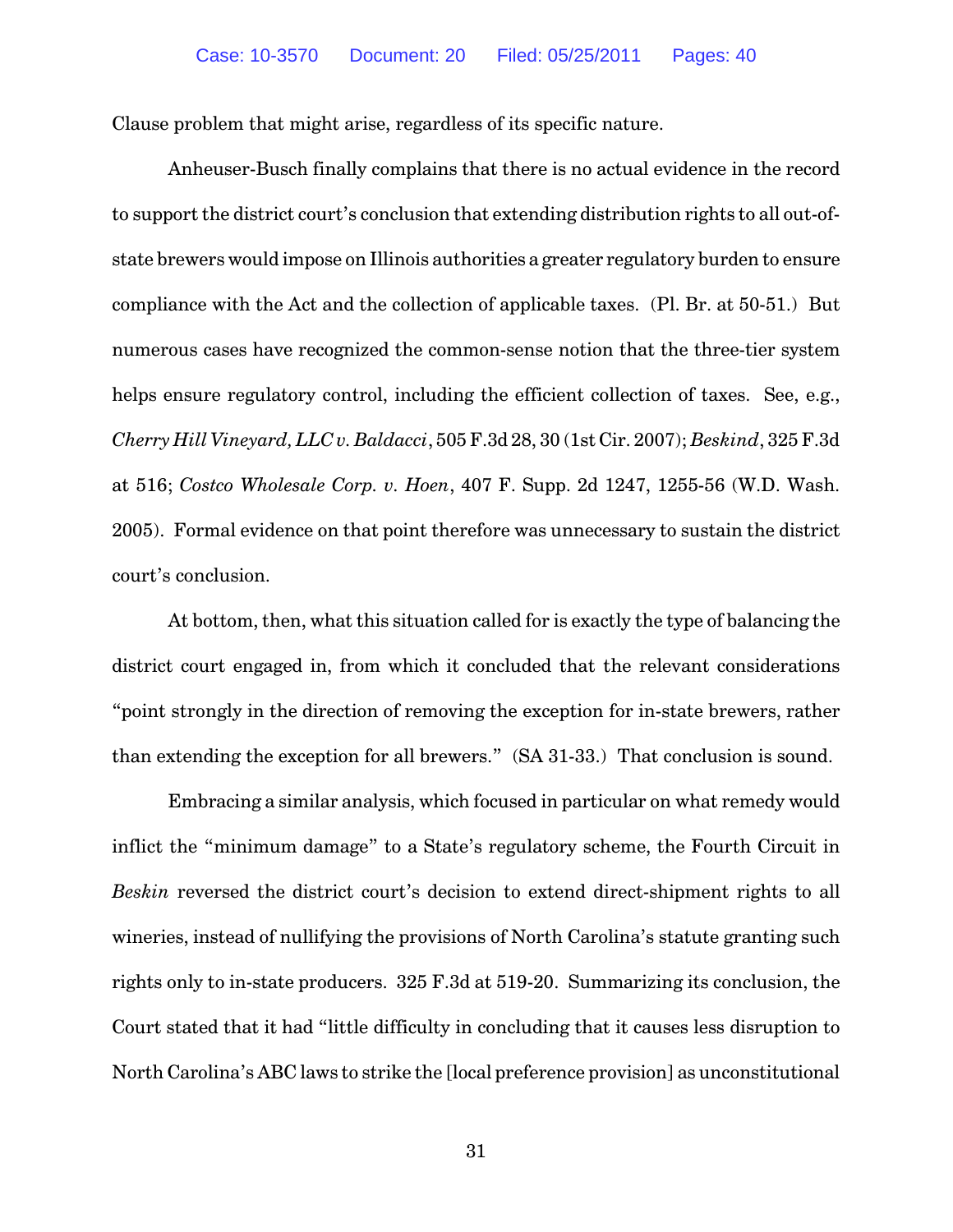and thereby leave in place the three-tiered regulatory scheme that North Carolina has employed since 1937 and has given every indication that it wants to continue to employ." *Id.* at 519. Similar considerations justified the district court's corresponding conclusion here. See also *Action Wholesale Liquors v. Oklahoma Alcoholic Beverage Laws Enforcement Comm'n*, 463 F. Supp. 2d 1294, 1307 (W.D. Okla. 2006) (holding that "that it would be much less disruptive to Oklahoma's long-standing regulatory scheme to remove the exception to the three-tier system which is now unconstitutionally extended to in-state wineries, than it would be to extend the exception to all wineries"); *Costco Wholesale Corp.*, 407 F. Supp. 2d at 1254-56 (concluding, in light of Washington State's longstanding commitment to three-tier system, that appropriate remedy was prohibiting domestic producers from distributing directly to retailers rather than extending such distribution rights to out-of-state producers, which would "require more significant changes in the State's licensing, enforcement, and tax collection efforts for beer and wine than withdrawing the privilege from in-state producers").

The Fifth Circuit's decision in *Dickerson v. Bailey*, 336 F.3d 388 (5th Cir. 2003), on which Anheuser-Busch relies (Pl. Br. at 24), has limited persuasive value because it suggested that the choice of a remedy depends heavily on what relief the parties bringing the action requested. 336 F.3d at 407-09. That is not only contrary to *Heckler*, 465 U.S. at 739 n.5, but also invites ready manipulation of the litigation process to achieve a desired outcome. In any event, *Dickerson* affirmed the remedy adopted by the district court — nullification of statutory provisions that prohibited only out-of-state vintners from making direct shipments to consumers — based on its conclusion that the alterna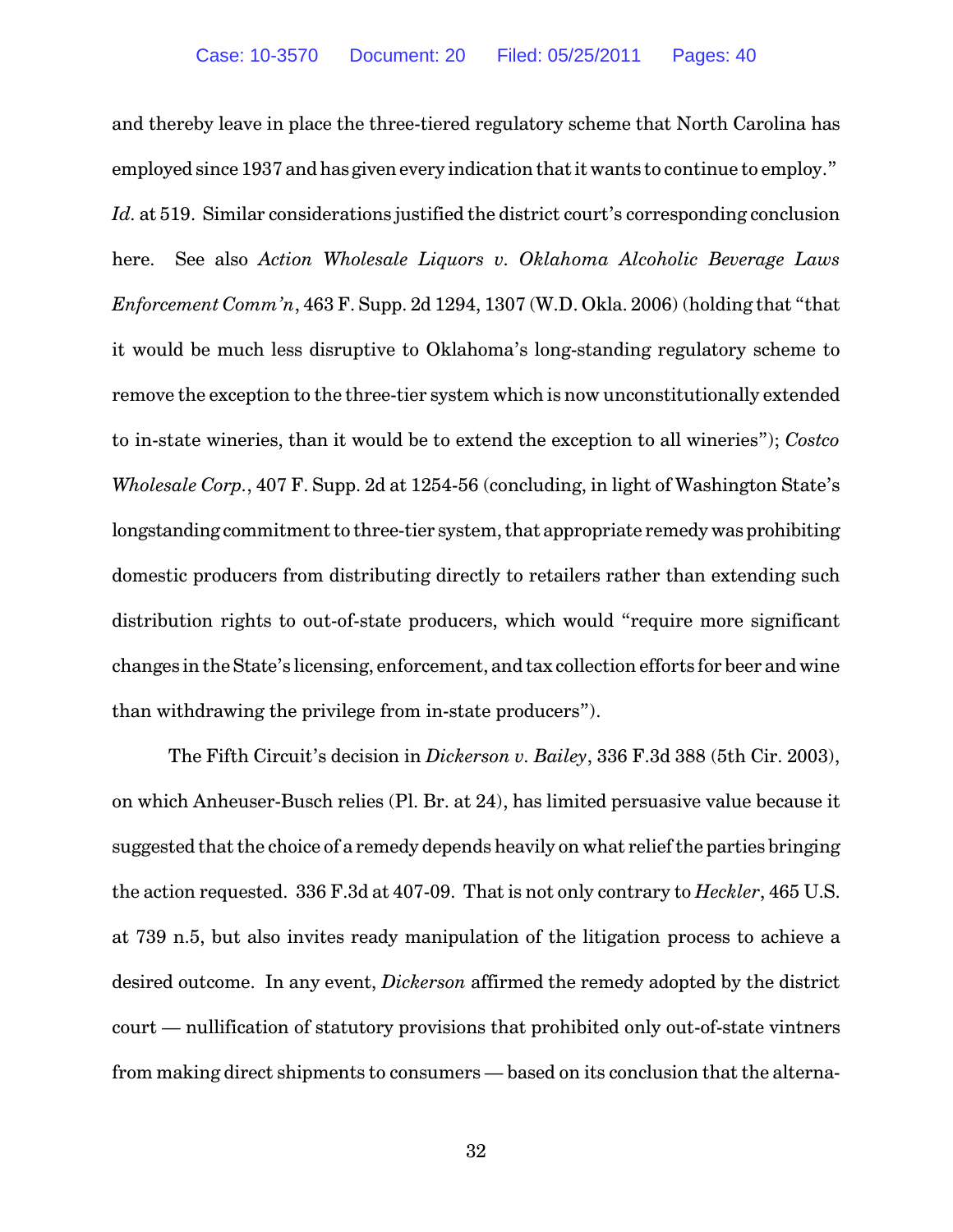tive would require it to "assume the mantle of super legislature, actively rewriting substantial portions" of the Texas statute. 336 F.3d at 409. By contrast, it is the remedy requested by Anheuser-Busch in this case, not the one the district court adopted, that would effect major revisions to the Illinois Liquor Control Act.

In sum, the district court did not abuse its discretion by adopting the remedy of disallowing self-distribution rights in Illinois to all beer producers — in-state and out-ofstate — rather than giving such rights to all beer producers. That remedy should therefore be affirmed.

### **CONCLUSION**

For the foregoing reasons, the district court's ruling on the remedy aspect of this case should be affirmed.

Respectfully submitted,

### **LISA MADIGAN**

Attorney General State of Illinois

#### **MICHAEL A. SCODRO** Solicitor General

100 West Randolph Street 12th Floor Chicago, Illinois 60601 (312) 814-3312

Attorneys for Defendants-Appellees

s/ *Richard S. Huszagh*

#### **RICHARD S. HUSZAGH**

Assistant Attorney General 100 West Randolph Street 12th Floor Chicago, Illinois 60601 (312) 814-2587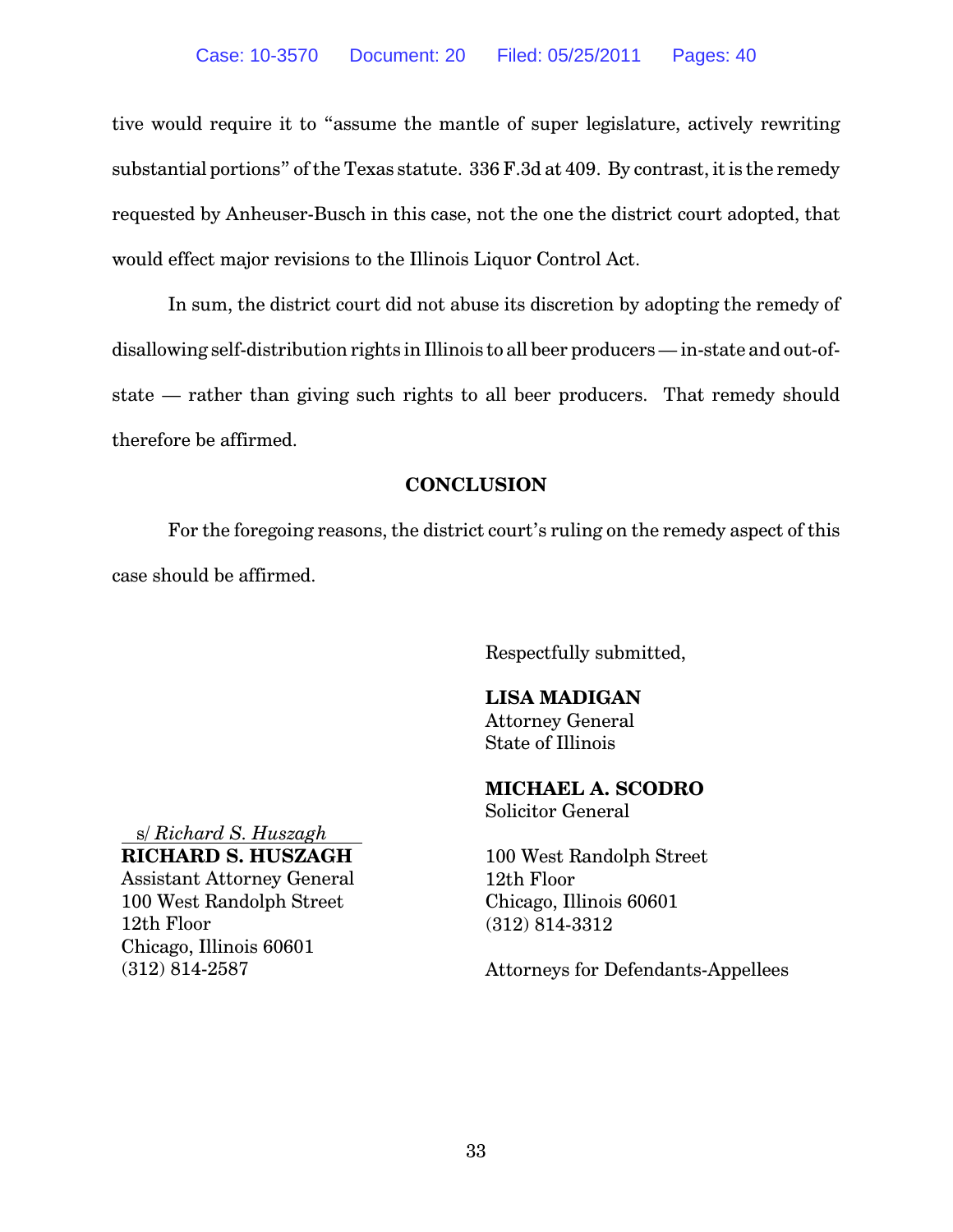# **Certificate of Compliance with Fed. R. App. P. 32(a)(7) and Circuit Rule 32**

I certify that this brief complies with the type volume limitations set forth in Fed. R. App. P. 32(a)(7)(B), in that the text of the brief, including headings, footnotes, and quotations, but excluding the parts of the brief exempted by Fed. R. App. P.  $32(a)(7)(B)(iii)$ , contains 8,478 words. In preparing this certificate, I relied on the word count of the WordPerfect X4 word processing system used to prepare this brief. I further certify that this brief complies with the type format requirements of Circuit Rule 32.

s/ *Richard S. Huszagh*